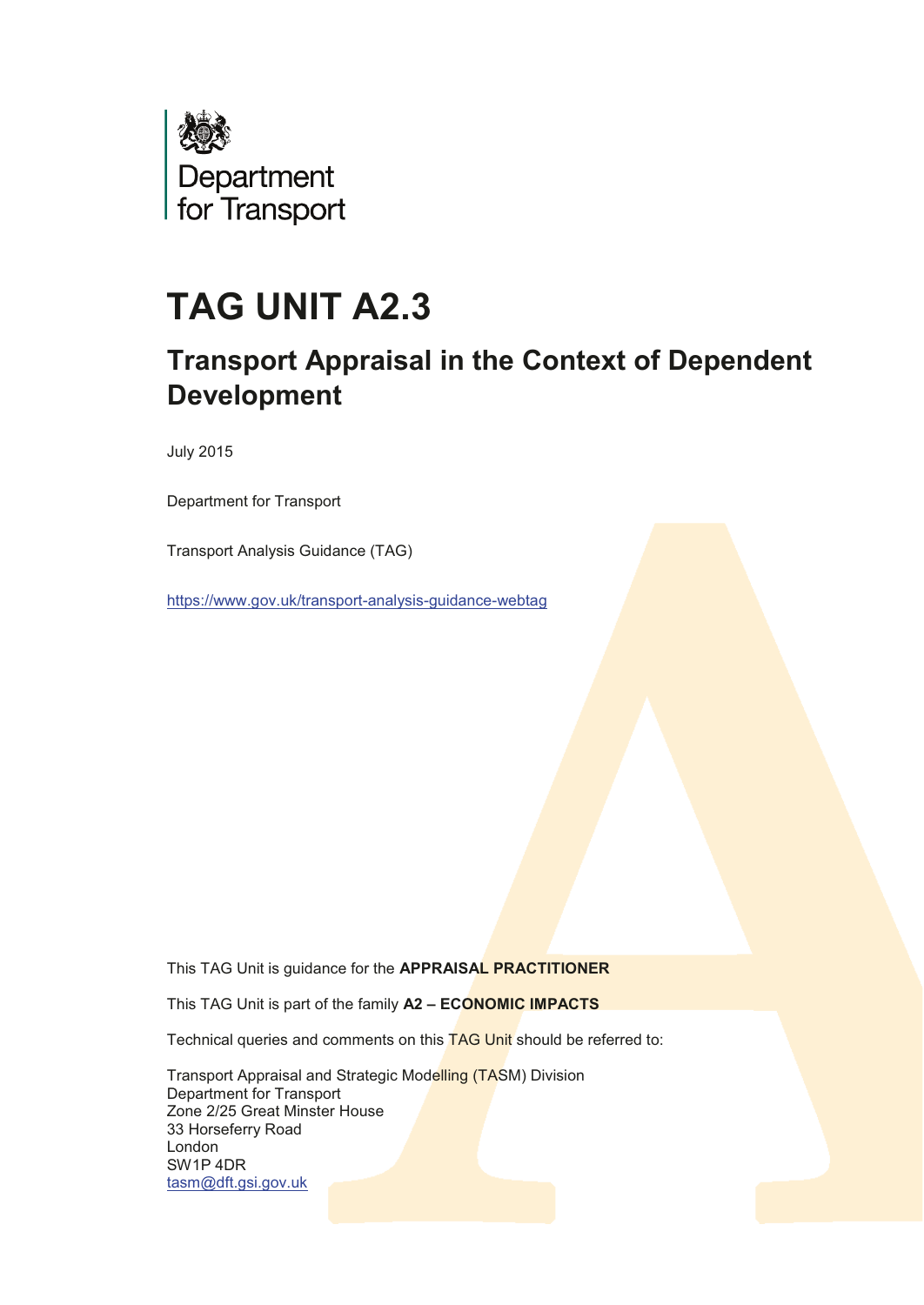# **Contents**

| 1                                                                                                                            | <b>Transport Appraisal in the Context of Dependent Development</b>                                                                                                                                                                                           | $\mathbf 1$                      |  |  |
|------------------------------------------------------------------------------------------------------------------------------|--------------------------------------------------------------------------------------------------------------------------------------------------------------------------------------------------------------------------------------------------------------|----------------------------------|--|--|
| 1.1<br>1.2                                                                                                                   | Introduction<br>Overview                                                                                                                                                                                                                                     | 1<br>$\mathbf{1}$                |  |  |
| $\mathbf{2}$                                                                                                                 | <b>Definitions</b>                                                                                                                                                                                                                                           | $\mathbf{2}$                     |  |  |
| 2.1<br>2.2                                                                                                                   | Definition of "New Housing"<br>Definition of "Dependent Development" for Housing                                                                                                                                                                             | $\overline{2}$<br>$\overline{2}$ |  |  |
| 3                                                                                                                            | Steps in the Process of Assessing Dependent Development Impacts                                                                                                                                                                                              | 3                                |  |  |
| 3.2<br>3.3<br>3.4<br>3.5                                                                                                     | Step 1: Determine whether new housing is dependent on a transport scheme<br>Step 2: Identify an appropriate transport scheme<br>Step 3: Assess the benefits of the transport scheme in isolation<br>Step 4: Assess the benefits of the dependent development | 3<br>5<br>6<br>6                 |  |  |
| 4                                                                                                                            | <b>Reporting the Analysis</b>                                                                                                                                                                                                                                | 6                                |  |  |
| 5                                                                                                                            | <b>References</b>                                                                                                                                                                                                                                            | $\overline{7}$                   |  |  |
| 6                                                                                                                            | <b>Document Provenance</b>                                                                                                                                                                                                                                   | 8                                |  |  |
| 9<br>Appendix A Assessing the impacts of housing development                                                                 |                                                                                                                                                                                                                                                              |                                  |  |  |
| 12<br><b>Appendix B Modelling the Four Scenarios</b>                                                                         |                                                                                                                                                                                                                                                              |                                  |  |  |
| Appendix C Transport External Costs Arising as a Result of Land Use Development: Technical<br><b>Theory and Detail</b><br>14 |                                                                                                                                                                                                                                                              |                                  |  |  |
|                                                                                                                              | Appendix D Principles Underlying Appraisal of Combined Land Use and Transport<br>17                                                                                                                                                                          |                                  |  |  |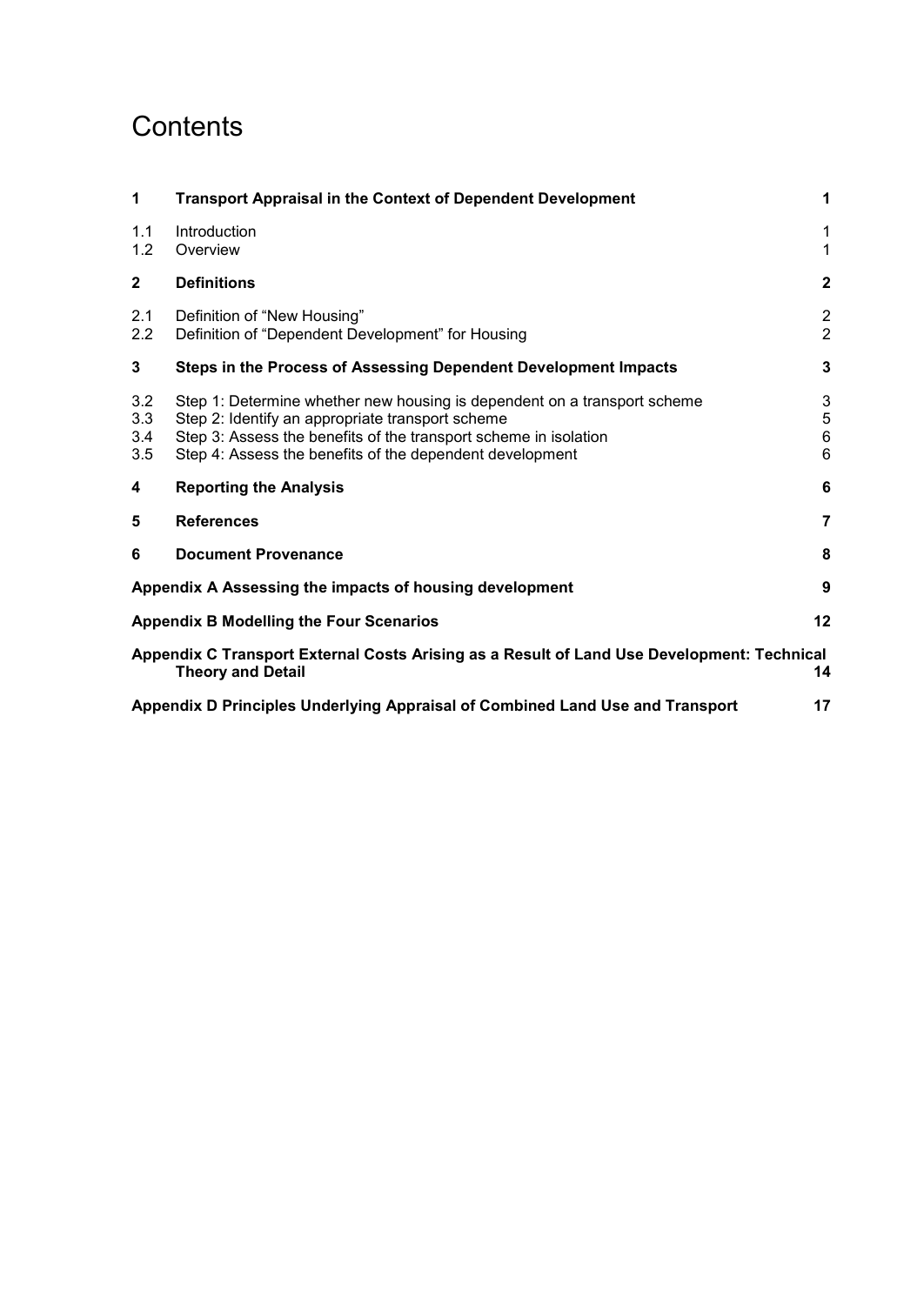# <span id="page-2-0"></span>**1 Transport Appraisal in the Context of Dependent Development**

### <span id="page-2-1"></span>**1.1 Introduction**

- 1.1.1 This Unit provides guidance on assessing the economic benefits generated by transport in the context of dependent development.
- 1.1.2 Dependent development refers to new development that is dependent on the provision of a transport scheme and for which, with the new development but in the absence of the transport scheme, the existing transport network would not provide a reasonable level of service to existing and/or new users. This has the implication that the development would not be delivered in the absence of the transport scheme.
- 1.1.3 This Unit sets out the analysis required to reflect the impacts of new housing in the appraisal of transport schemes, and the circumstances where this analysis is likely to be appropriate.
- 1.1.4 This Unit focuses on dependent development of new housing. Other types of land use development (industrial, retail, commercial and others) can also have an impact on transport and can be dependent on a transport scheme. Much of this guidance is likely to be applicable to other forms of land use. In particular, the need to demonstrate dependency will be equally important for these developments.
- 1.1.5 In order to aid appraisers and illustrate how the methodology described here should be applied, a simple spreadsheet model, which draws on sub-regional residential land values from the Government's Valuation Office Agency, has been produced. This spreadsheet is not intended to provide values for use in any specific appraisal but rather to demonstrate, with the use of indicative sub-regional and regional land values, how the methodology described here can be applied.

### <span id="page-2-2"></span>**1.2 Overview**

- 1.2.1 Demand for transport is determined by the location and amount of housing, employment, shopping, leisure and other land uses. New housing and other developments can, therefore, have a significant impact on the demand for transport in the surrounding area.
- 1.2.2 Where some form of transport improvement is needed to support land use development, planning permission is sometimes granted conditional on the developer providing or funding the transport scheme in full. However, in some cases, development may be needed to satisfy national, regional or local requirements, but the developer is unwilling or unable to fund the transport scheme in full. In these circumstances, the transport authority might need to consider funding the transport scheme from public funds.
- 1.2.3 When appraising transport schemes, forecasts should be constrained to the planning projections (population, households, employment, workers) and trip ends provided in the NTEM data set, available in the TEMPRO software. NTEM combines official projections of population growth, household forecasts, and other projections, to provide a consistent basis for appraisal.
- 1.2.4 Areas with planned housing growth will have increased trip generation forecast in NTEM. Appraisal methods using the NTEM data will deliver evidence to reflect the transport impacts of new housing developments, although where new development is being considered lags in data flow may mean that NTEM does not reflect local planning. The increased trip generation arising from planned housing growth will usually increase the benefits of a transport scheme.
- 1.2.5 For many transport schemes, land use developments can be assumed to be independent of the transport scheme and should be included in both the with- and without-scheme scenarios. In these circumstances, the impacts of new housing will be integrated into transport appraisals through existing methods.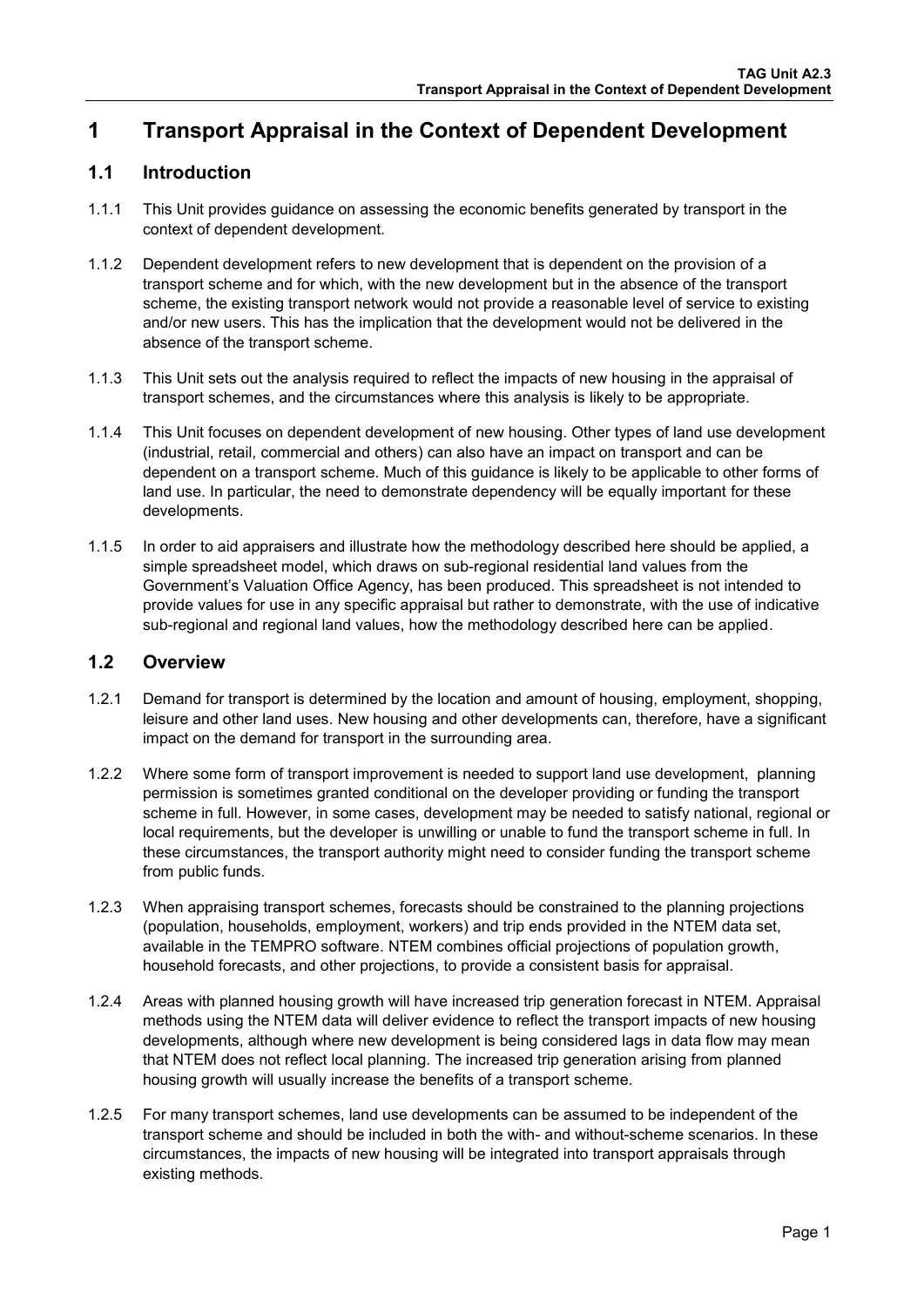1.2.6 However, it is possible that some transport schemes could 'unlock' housing development. That is, the housing development directly depends upon implementing the proposed transport investment. This might be due either to a lack of access to the planned area of development, or to planning constraints arising from an expectation that the surrounding transport network would be rendered over capacity during peak periods were the new development to proceed. This guidance proposes that in these cases the transport scheme and the housing development should be considered as a combined project, with the assessment of impacts combining the impacts of the housing development, including the benefits flowing from additional housing services, with those of the transport scheme.

## <span id="page-3-0"></span>**2 Definitions**

### <span id="page-3-1"></span>**2.1 Definition of "New Housing"**

- 2.1.1 The first issue to consider is the definition of the 'new housing'. For the purposes of this analysis, it is recommended that 'new housing' is defined as those new dwellings provided in or after the opening year of the transport scheme.
- 2.1.2 The NTEM data set constrains new households to the expected numbers of new dwellings provided. Therefore, the additional households projected in NTEM may act as a proxy for new housing. By using the NTEM forecast year closest to the project opening year as the base, this can be used to estimate, in broad terms, the amount of new housing quickly and easily. Planning assumptions will not necessarily be constrained to NTEM zones, and there will be a need a need to identify an appropriate geographical level at which to constrain planning assumptions.

### <span id="page-3-2"></span>**2.2 Definition of "Dependent Development" for Housing**

2.2.1 "**Dependent development**" for housing is defined as follows:

New housing<sup>1</sup> is dependent on the provision of some form of transport scheme if, with the new housing, but in the absence of any transport scheme, the transport network would not provide a "**reasonable level of service"** to existing and/or new users.

- 2.2.2 There is no precise definition of **reasonable level of service**. However, if additional traffic can be accommodated by the network without significant increases in the costs of travel for existing users, then the network can be assumed to be providing a reasonable level of service.
- 2.2.3 For example, if traffic flows on a road network remain within the 'flat' part of the speed/flow curve, the network should be assumed to be providing a reasonable level of service. Similarly, if there is no crowding on a public transport network, it should be assumed to be providing a reasonable level of service.
- 2.2.4 This definition of a 'reasonable level of service' implies that new housing is dependent on a transport scheme if, in the absence of any transport scheme, there would be a significant change in travel costs for existing users of the transport network. The definition of a "significant change" in this context does not have a precise definition and assessment application of some judgement will be required for specific situations.
- 2.2.5 This approach is consistent with the proposition that what is of concern to the transport authority is the transport external costs resulting from the new housing. "**Transport external cost attributable to new housing**" refers to the change in costs (including time, vehicle operating costs and charges) caused to all other transport users on the network by the traffic generated by the new housing. Transport external costs attributable to new housing should also include the change in revenues for transport providers as a result of additional public transport usage generated by the new homes,

 1 Note that, for later stages of the analysis, it is necessary to know how many new homes are dependent on a transport scheme. Thus, while it is often convenient to consider new housing at the level of a whole housing development, this definition focuses on new homes.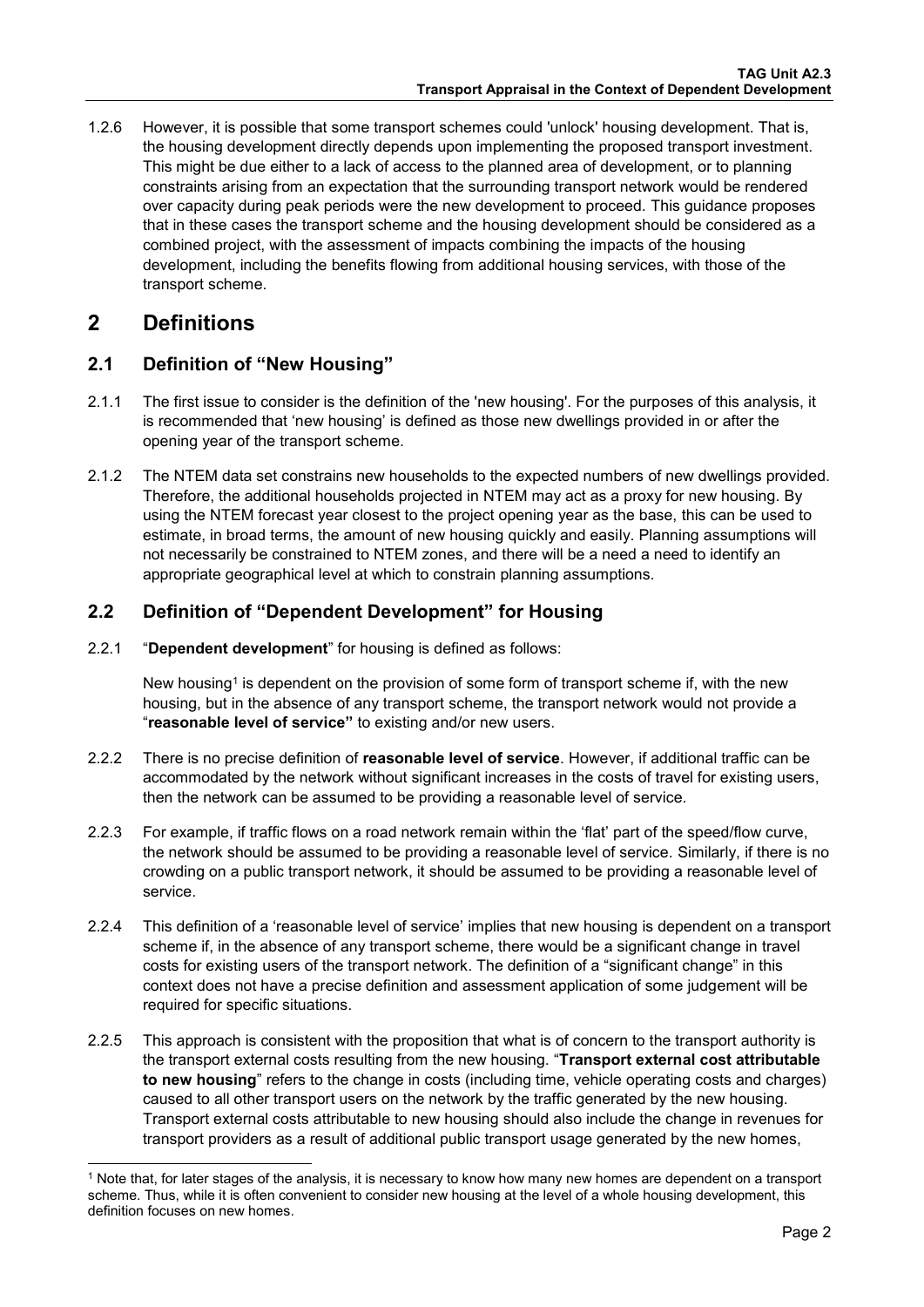changes in the numbers of accidents and changes in environmental conditions (noise, local air quality and so on). Transport external costs are discussed in more depth in [Appendix C.](#page-15-1) 

# <span id="page-4-0"></span>**3 Steps in the Process of Assessing Dependent Development Impacts**

- 3.1.1 To assess the benefits of transport schemes that are attributable to unlocking a housing development, the following steps are needed:
	- **Step 1**: Determine the quantity of new housing that should be regarded as dependent on a transport scheme;
	- **Step 2**: Identify the minimum transport scheme required to restore a reasonable level of service;
	- **Step 3**: Assess the transport user benefits of the transport scheme in isolation (that is, in the absence of the dependent housing development);
	- **Step 4**: Assess the benefits of the dependent housing development assuming the transport scheme is provided.
- 3.1.2 Steps two, three and four should only be taken if the analysis in step one confirms that some housing development is dependent on a transport scheme.
- 3.1.3 The analysis requires four scenarios to be developed, as outlined below. Details of the specification of these scenarios are provided in [Appendix B.](#page-13-0)
	- **Scenario A** without the housing development and without any form of transport scheme;
	- **Scenario B** with the housing development but without any form of transport scheme;
	- **Scenario C** with the housing development and with a transport scheme;
	- **Scenario D** without the housing development but with a transport scheme.

### <span id="page-4-1"></span>**3.2 Step 1: Determine whether new housing is dependent on a transport scheme**

- 3.2.1 This is a key step in the process. **If housing development is not dependent on a transport scheme, then the need for a transport scheme should be considered solely on transport grounds.** There is no need for the complexity and uncertainty associated with appraising a combination of housing development and a transport scheme. In order to accept evidence of dependent development impacts, DfT would require the methodology set out in this Unit to be followed.
- 3.2.2 The definition of dependency focuses on the impact of housing development on the existing transport network. Housing development may be dependent on a wide variety of other factors, but, for a transport authority the key issue in determining whether a transport scheme is required is the impact of new housing on the current transport network.
- 3.2.3 This step in the process must achieve two objectives. First, it must determine whether new housing is dependent on the provision of some form of publically funded transport scheme. Then, if dependency exists, the analyst must estimate how many planned new homes are dependent.

### **Testing for dependency**

3.2.4 In practice, transport networks often operate beyond the limits of a 'reasonable level of service', so it is not practical to define specific thresholds for a dependency test. However, it should be possible to form an opinion of whether or not a "reasonable level" is being met, based on readily available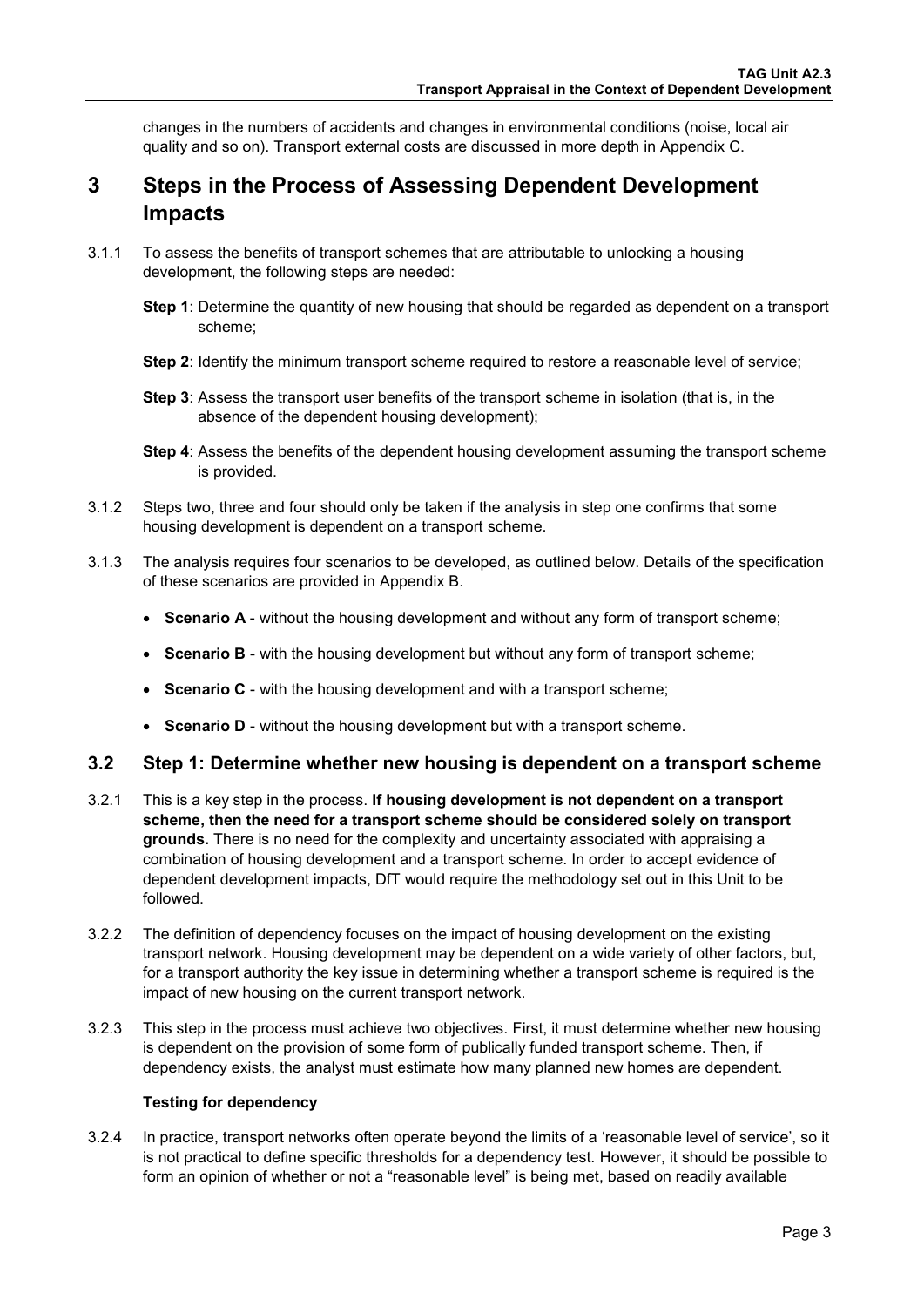network characteristics. Therefore, this guidance is not prescriptive, but relies on the application of judgement supported by evidence.

3.2.5 To carry out a test for dependency, two scenarios should be considered:

**Scenario A** - without the new housing and without any form of transport scheme; and

**Scenario B** - with the new housing but without any form of transport scheme.

- 3.2.6 In the following, it is assumed that in Scenario A the network provides a reasonable level of service. Clearly if that is not the case then the new housing is likely to be wholly dependent on some form of transport scheme. However, it must be demonstrated that Scenario A does not provide a reasonable level of service before this conclusion can be reached.
- 3.2.7 Attention should focus on those parts of the network where the new housing is expected to have greatest impact. If, in Scenario B, the network no longer provides a reasonable level of service in those locations, then at least some of the new housing can be assumed to be dependent on some form of transport scheme.
- 3.2.8 The simplest approach to determining whether the network provides a reasonable level of service is to compare forecast transport demand at key locations with available capacity. This approach is likely to be appropriate where new housing is restricted to a single site. It may be possible to adopt this approach without using a transport model.
- 3.2.9 However, where the number of new homes is large, and/or new housing is located in a number of different places, and/or the impact on the transport network is complex, this approach may be difficult to apply and interpret. In these circumstances, a transport model and a more detailed assessment of the impact of the development on the network will be needed.
- 3.2.10 Model runs for scenarios A and B will usually be required. In some cases, it may be impossible to carry out the model run for Scenario B - the model may not converge, for example. **Provided the model is properly specified,** this may be taken as evidence that the new housing is at least partially dependent on a transport scheme.
- 3.2.11 Comparison of the model outputs for Scenarios A and B will reveal where the new housing has had the greatest impact on the level of service on the network. Dependency testing should focus on those key locations where there are significant increases in traffic flows or passenger loadings.
- 3.2.12 Increases in traffic flows on highway networks will usually result in increased travel costs. To demonstrate dependency, increased travel costs in key locations affected by new housing must be exceptional, demonstrating that the network has reached a critical point. The analysis should examine link transit times and junction delays in those key locations. If link transit times have increased sharply, or if significant junction delays have emerged, this may be taken as evidence of dependency.
- 3.2.13 It may be helpful to calculate the transport external costs for links at key locations in the network for details of how to do this, see [Appendix C.](#page-15-1) Transport external costs (or transport external costs per existing transport user) will reflect the size of the housing development and its impact on existing users.
- 3.2.14 Where housing development is expected in a number of locations, it cannot be assumed that all of the new housing is dependent. Further analysis is required to determine which housing development is dependent and which is not. Housing developments that contribute only a small number of trips to the flows at key locations may be assumed to be not dependent on a transport scheme. To understand why this is so, consider the impact of a housing development in isolation, rather than as part of a package of developments. If its impact at the key location is small, it should be assumed that it is not dependent on a transport scheme at that location.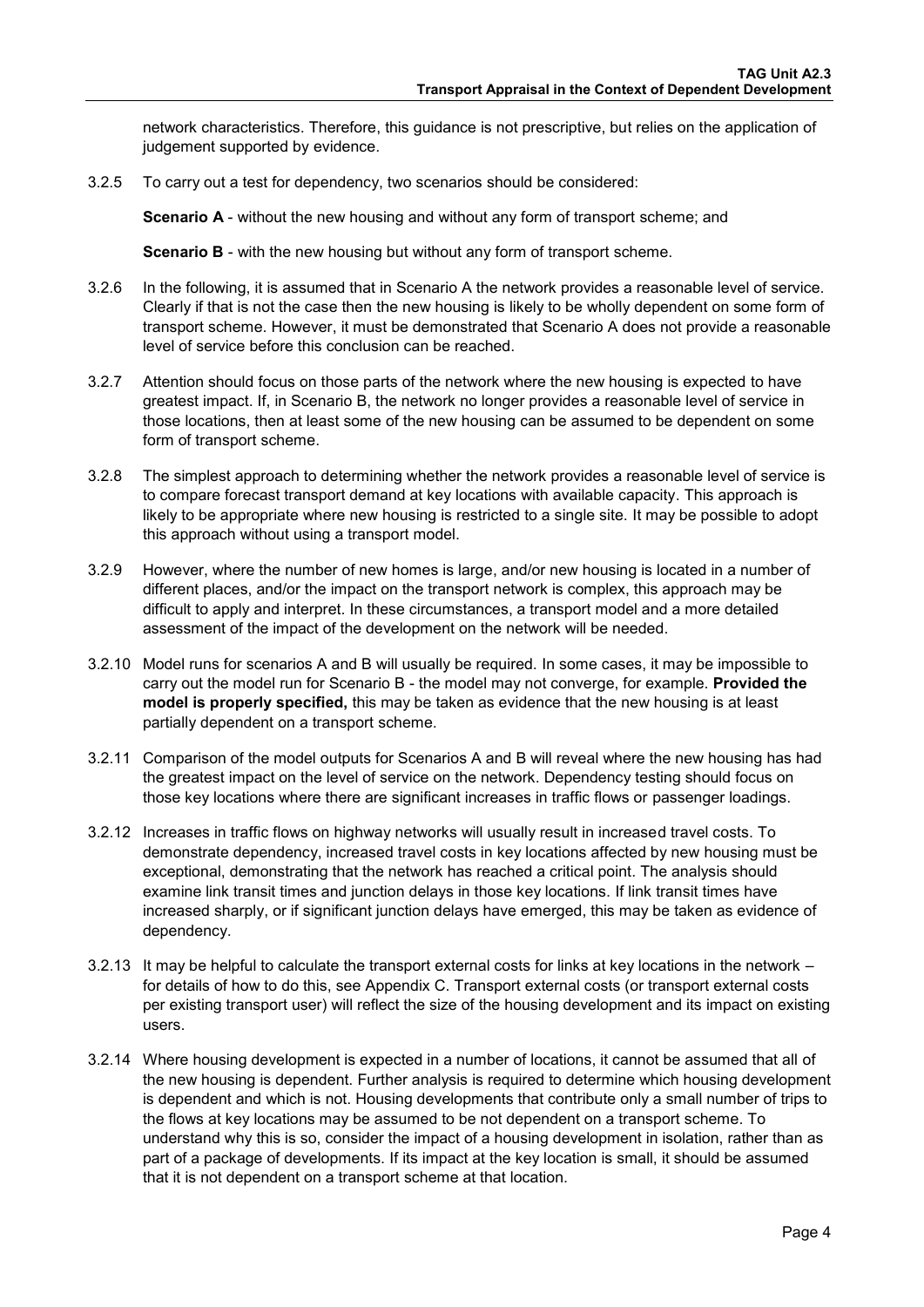- 3.2.15 The next step is to explore whether a reduced level of new housing could be accommodated on the network without some kind of transport scheme. This will allow for an estimate to be made of the number of new homes tha may be assumed to be dependent on some form of transport scheme. This analysis may be carried out using a trial and error process, reducing the number of homes (and hence the number of trips generated) and repeating the dependency analysis discussed above until a level of new housing is found that does not lead to an unacceptable level of service on the transport network. Where housing developments are expected in a number of locations, those housing developments that have been demonstrated to be not dependent on a transport scheme should not be included in this analysis. It should, however, be included in the background pattern of housing development (i.e. assumed to be present in both Scenarios).
- 3.2.16 This analysis should have resulted in an estimate of the number (and, where multiple housing development locations are being considered, the location) of new homes in the housing development(s) that are dependent on the provision of a transport scheme. All other new homes should be included in the background pattern of housing development. Scenario A may, therefore, be revised to include these new homes and used with Scenario B to calculate, for the entire network, the transport external costs attributable to the dependent new homes. This result will provide a useful benchmark for the transport external costs associated with the transport scheme.

### <span id="page-6-0"></span>**3.3 Step 2: Identify an appropriate transport scheme**

- 3.3.1 The analysis carried out in accordance with Step 1 should determine whether housing development is dependent on some form of transport scheme, and should provide a good understanding of the location and nature of the problems that need to be addressed.
- 3.3.2 The selection of an appropriate scheme should take account of the need to resolve dependency as well as the wider aims for the transport scheme.
- 3.3.3 A key element of the assessment should be to explore whether each transport scheme considered resolves the dependency issue under consideration. To carry out this assessment, a third scenario must be considered for each potential transport scheme:

**Scenario C** - with the new housing and with the transport scheme

-

- 3.3.4 This scenario should be subject to the same tests and analyses as were used in the dependency testing, discussed above. Attention should focus on those parts of the network where the new housing is expected to have greatest impact.
- 3.3.5 For some transport schemes, this analysis may suggest that dependency has not been fully resolved. There may be good reasons for retaining a scheme that does not fully resolve dependency. For example, if a transport scheme is being developed to address transport related goals, it may not be sufficient to address the needs of new housing as well. In these circumstances, further analysis should be carried out to determine the number of homes that the transport scheme does 'unlock'<sup>2</sup>. Only those homes that would be unlocked by the transport scheme should be used in the assessment of the benefits of the dependent housing.
- 3.3.6 If a low cost transport scheme can be shown to resolve the dependency, any more costly transport schemes should be tested as increments to the low cost transport scheme. The incremental analysis should assume the low cost transport scheme and the housing development are part of the 'without scheme' transport scenario. A conventional transport appraisal should be used to assess the incremental transport benefits of the more costly transport scheme.

 $^2$  Note that the nature of the dependency test is such that this cannot be done with great precision. For study areas with multiple housing development sites, it may be sufficient to consider only those which sites which are 'unlocked' by the transport development and those which are not. For study areas where there are fewer housing development sites, it will usually be sufficient to consider this issue in terms of broad proportions only – for example, does the transport scheme unlock half or three quarters of the homes.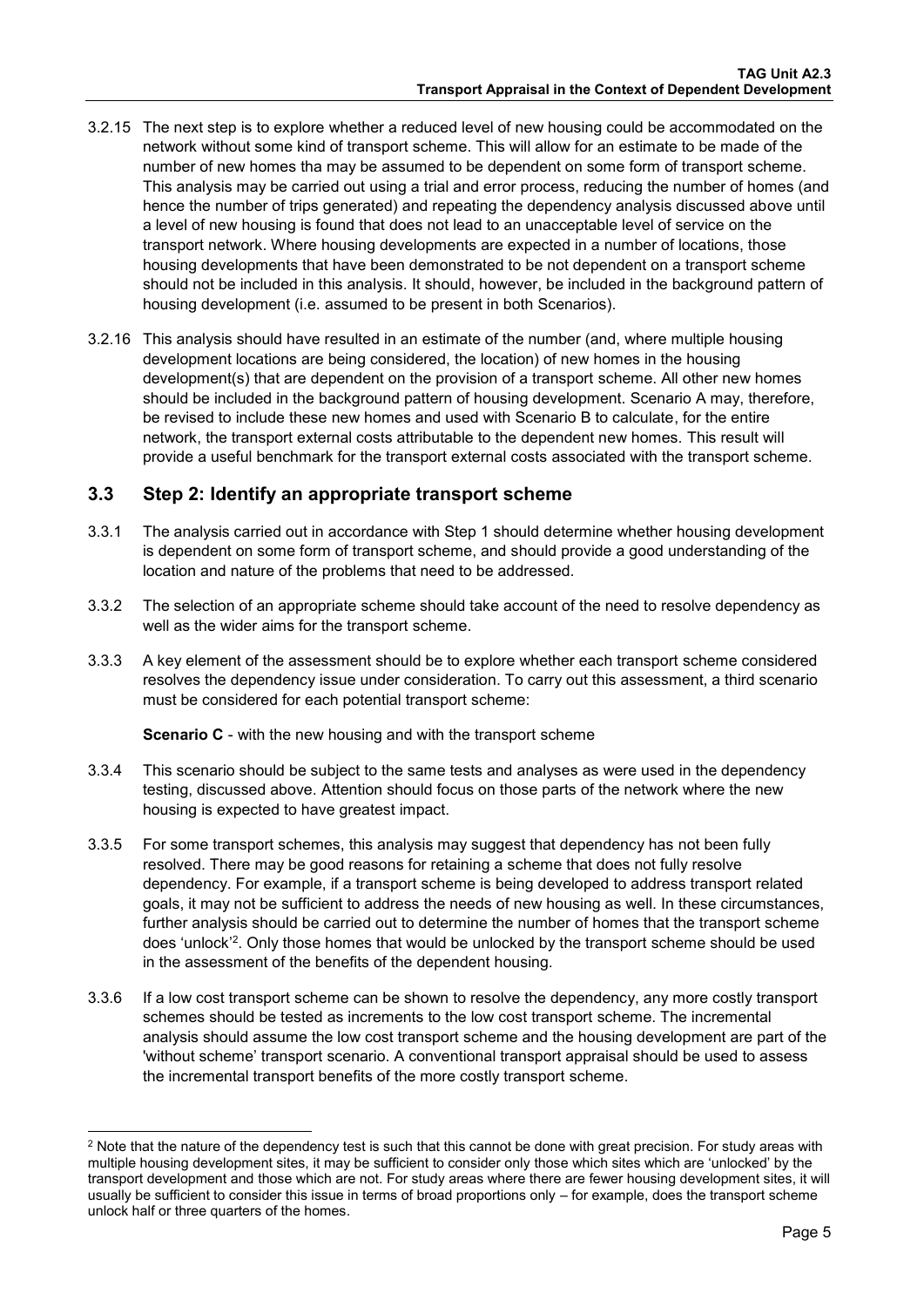### <span id="page-7-0"></span>**3.4 Step 3: Assess the benefits of the transport scheme in isolation**

3.4.1 This step comprises a conventional transport user benefit assessment, requiring two transport model runs:

**Scenario A** - without the dependent new housing and without any form of transport scheme; and

**Scenario D** - without the dependent new housing but with the transport scheme.

- 3.4.2 Both model runs must be carried out assuming that dependent new housing is not present. This ensures that the principles of transport appraisal are not violated.
- 3.4.3 Transport user benefits should be assessed using conventional transport appraisal methods.

### <span id="page-7-1"></span>**3.5 Step 4: Assess the benefits of the dependent development**

- 3.5.1 This Unit sets out the approach be used to estimate the benefits of the dependent development. In summary, this is a two part process: estimate the 'planning gain' arising from the dependent new homes; then subtract the net external costs caused by the dependent new homes.
- 3.5.2 The external costs caused by the dependent new homes may be divided into two parts: those related to the transport system; and the rest that are not related to the transport system.
- 3.5.3 To assess the transport external costs of the land use development, two transport model runs are required:
- 3.5.4 **Scenario D**  without the new housing but with the transport scheme and.
- 3.5.5 **Scenario C** with the new housing and with the transport scheme
- 3.5.6 Both runs should employ the same transport network, which should **include** the transport scheme. Both of these model runs should be straightforward to carry out, since both scenarios would result in realistic forecasts of level of service.
- 3.5.7 An important point to note is that the transport scheme should **reduce** the transport external costs, compared with the without-scheme scenario, and the transport external costs estimated at this stage in the analysis should be less than those estimated in the first (dependency testing) stage.

## <span id="page-7-2"></span>**4 Reporting the Analysis**

- 4.1.1 Each step in the analysis should be reported in the Economic Appraisal Report. For Steps 1 (dependency testing) and 2 (identify appropriate schemes), the report should set out the criteria used in the analysis and the reasons for their choice. It should then set out the impact on the selected criteria of the tests for Scenarios A (without the new housing and without any form of transport scheme), B (with the new housing but without any form of transport scheme), and C (with the new housing and with the transport scheme). This part of the report should conclude by presenting the numbers of homes unlocked by each transport scheme considered.
- 4.1.2 The analysis in Step 3 should be reported in standard Transport Economic Efficiency (TEE) and Public Accounts (PA) tables.
- 4.1.3 For Step 4, the number of dependent homes should be reported, together with their hectarage. The report should also set out the existing and residential land values, the value used for the external benefits of undeveloped land and the transport external costs, as well as the net benefit of the dependent housing. Where local values have been used, the report should set out the basis of those values, including evidence that they are significantly different from those recommended by the Department.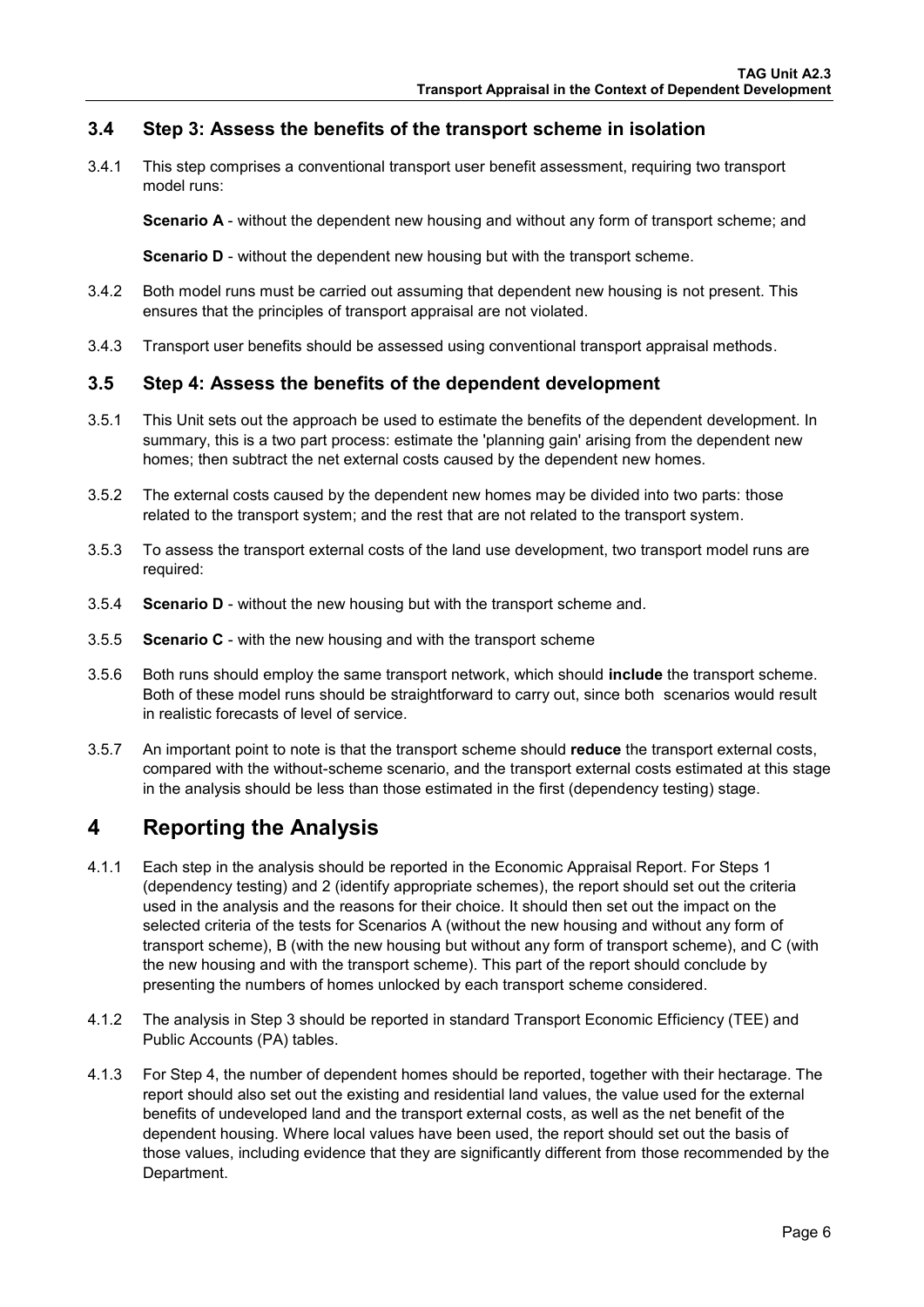### **Reporting Results in the Economic Appraisal Report**

- 4.1.4 The results from Step 3 should be reported in the Economic Appraisal Report. Note that the results from Step 3 may be based on some 'new housing', but the proportion of total transport user benefits that is attributable to that new housing should not be reported here. The following paragraphs outline the reporting requirements for analyses carried out in line with the guidance given in this section.
- 4.1.5 The analysis in Step 4 is likely to result in a large estimated value for the benefits of the dependent housing. This is because the surplus of value of land in residential use over land in, (for example), agricultural use, is typically large. This surplus is a major component of the welfare gain to society that arises from a planning decision in favour of residential use.
- 4.1.6 A transport scheme may play a key role in facilitating development the dependency test discussed above tries to identify this role. But transport is one of a range of infrastructure items (water, electricity and so on) required to facilitate development. So whilst it may be true that a development would not proceed without the transport improvement, it is likely also to be true that it would not proceed without other infrastructure investments. Thus the benefits of development arise from a planning decision that depends on a package of infrastructure investments. It is not appropriate to attribute all of the benefits of the dependent housing to the transport scheme in isolation.
- 4.1.7 The benefits of the dependent housing unlocked by a transport scheme should **not** be included in the Analysis of Monetised Costs and Benefits table and thus not be included in estimates of the Net Present Value (NPV), nor in estimates of the Benefit to Cost Ratio (BCR), for the transport scheme. However, these benefits, together with the number of dependent homes unlocked by the transport scheme should be reported in the economic appraisal report. The estimated benefits of the dependent housing unlocked by a transport scheme are considered in the Value for Money Assessment to reach the overall assessment of Value for Money of the transport scheme.
- 4.1.8 A qualitative assessment score should be reported depending upon the estimated value of the benefits of the dependent development unlocked by the transport scheme and should follow the guidelines in the following table:

| Table 1 Suggested qualitative assessment scores |                     |  |  |
|-------------------------------------------------|---------------------|--|--|
| <b>Benefits</b>                                 | <b>Score</b>        |  |  |
| Greater than £100m                              | Large beneficial    |  |  |
| Between £100m and £25m                          | Moderate beneficial |  |  |
| Between £25m and zero                           | Slight beneficial   |  |  |
| Zero                                            | <b>Neutral</b>      |  |  |
| Between zero and -£25m                          | Slight adverse      |  |  |
| Between -25m and -£100m                         | Moderate adverse    |  |  |
| Less than $-E100m$                              | Large adverse       |  |  |

### <span id="page-8-0"></span>**5 References**

CLG/DfT (March 2007) Guidance on Transport Assessment

CLG (formerly ODPM) (October 2004) Valuing the External Benefits of Undeveloped Land

(DfT, 2016) NTEM7 Planning Data Note

Meen, G. (2005) "On the Economics of the Barker Review of Housing Supply", Housing Studies 20(6): 949-971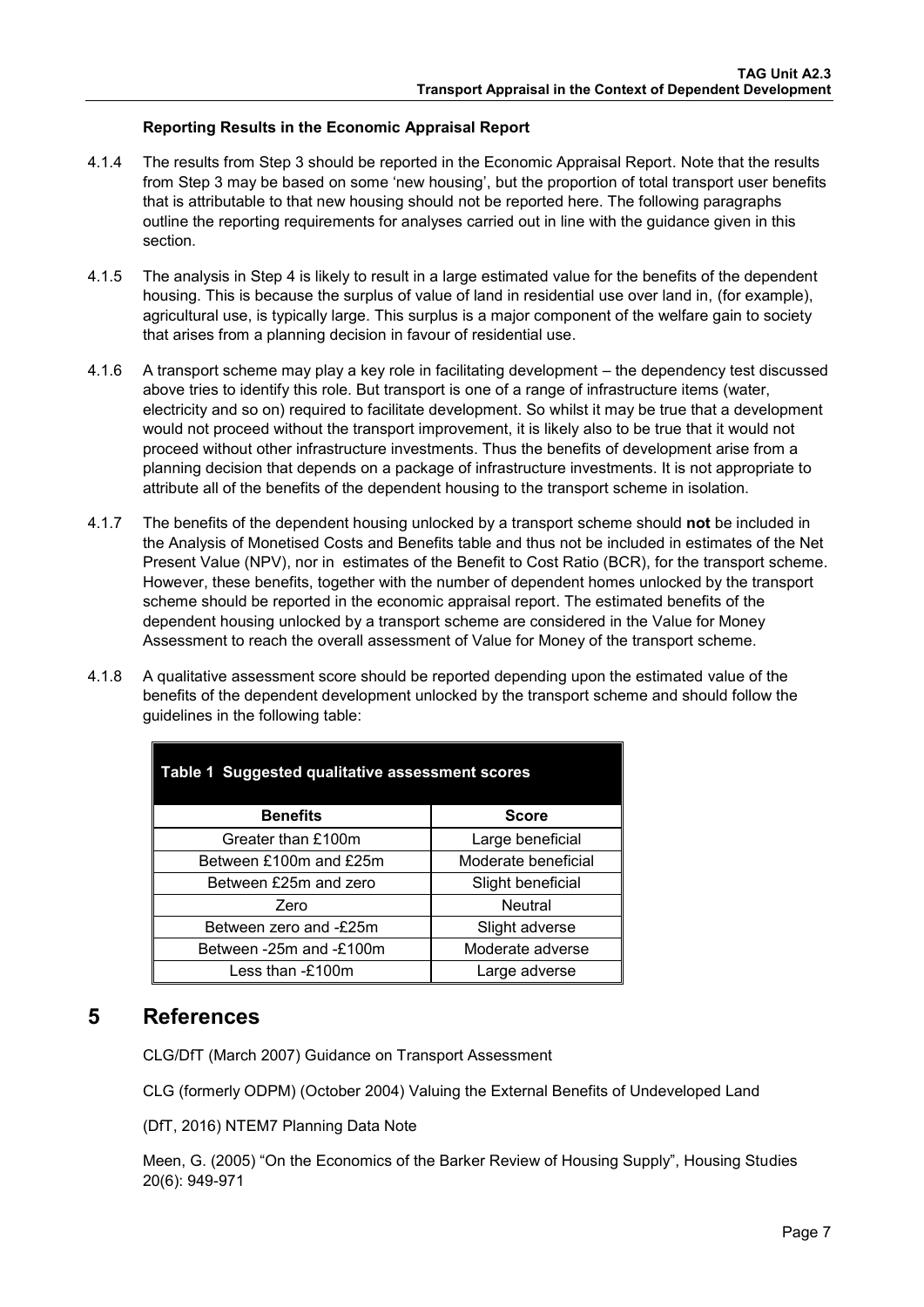## <span id="page-9-0"></span>**6 Document Provenance**

This guidance document has been developed from the content of WebTAG Unit 3.16D, Appraisal in the Context of Housing Development, which was published in January 2010.

Minor changes were made in 2016 with regards to the version of NTEM referenced.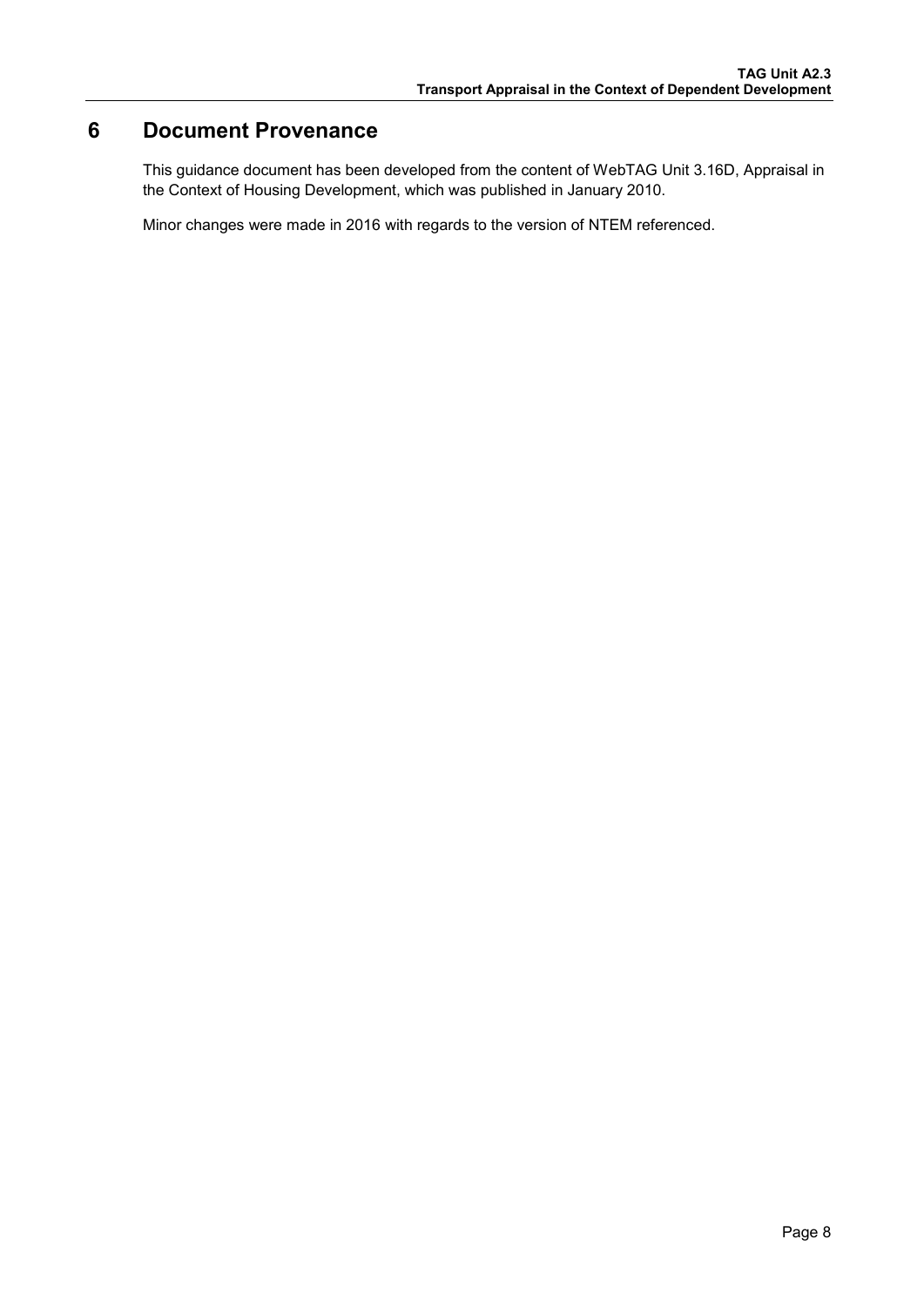# <span id="page-10-0"></span>Appendix A Assessing the impacts of housing development

#### $A.1$ **Introduction**

- $A.1.1$ This Appendix provides an approach to valuing the impacts of that housing development that has been identified as dependent. Also, practical guidance is provided on the use of a simple spreadsheet model that is published alongside this Unit to show how this valuation approach can be implemented.
- $A.1.2$ Note that this Appendix lists all impacts of housing development. But the following discussion of estimation of those impacts covers only those that do not relate to transport.

#### $A.2$ The approach to valuing impacts of housing development

 $A.2.1$ The value to society of a planning decision to grant permission for new development may be separated into two elements:

i) the private benefit associated with the change in land use, as represented by the uplift in land value arising from the decision to grant planning permission for that development. This uplift is defined as the value of the land in its new (in this case residential) use minus the value of the land in its existing use (e.g. agriculture), and it typically accrues to landowners.

- ii) net external impact of the resulting development, including:
- the loss or gain in amenity value of land compared to its existing use;
- transport-related external costs (see Appendix C).

The equation below summarises:

Net private value of housing = Residential land value  $[1]$  – existing land use value  $[2]$ 

Net social value of housing  $=$  net private value of housing  $+$  net external impact of housing development [3]<sup>3</sup>

 $A.2.2$ The release of new land for development reduces the scarcity of residential land, and so reduces the value of existing residential land. This reduction in value should be regarded as having purely distributional effects – there is a transfer from the asset-rich who lose out from new development, to the asset-poor, including non home-owners, who gain. These distributional effects are difficult to estimate, but the valuation approach recommended above is not affected.

#### $A.3$ Defining the area of dependent development

 $A.3.1$ The area of dependent development should include only those site areas which will be developed for housing and directly associated uses, including access roads within the site, private garden space, car parking areas, incidental open space and landscaping and children's play areas, where these are provided.

<sup>&</sup>lt;sup>3</sup> External impacts will usually be costs, thus the net social value will usually be lower than the net private value of housing. Whilst the net social value of housing is expected to be positive in the majority of cases, there may be cases where the uplift in land value arising from the planning decision is low or negative, and/or where externalities arising from development are substantially negative, yielding a negative net social value.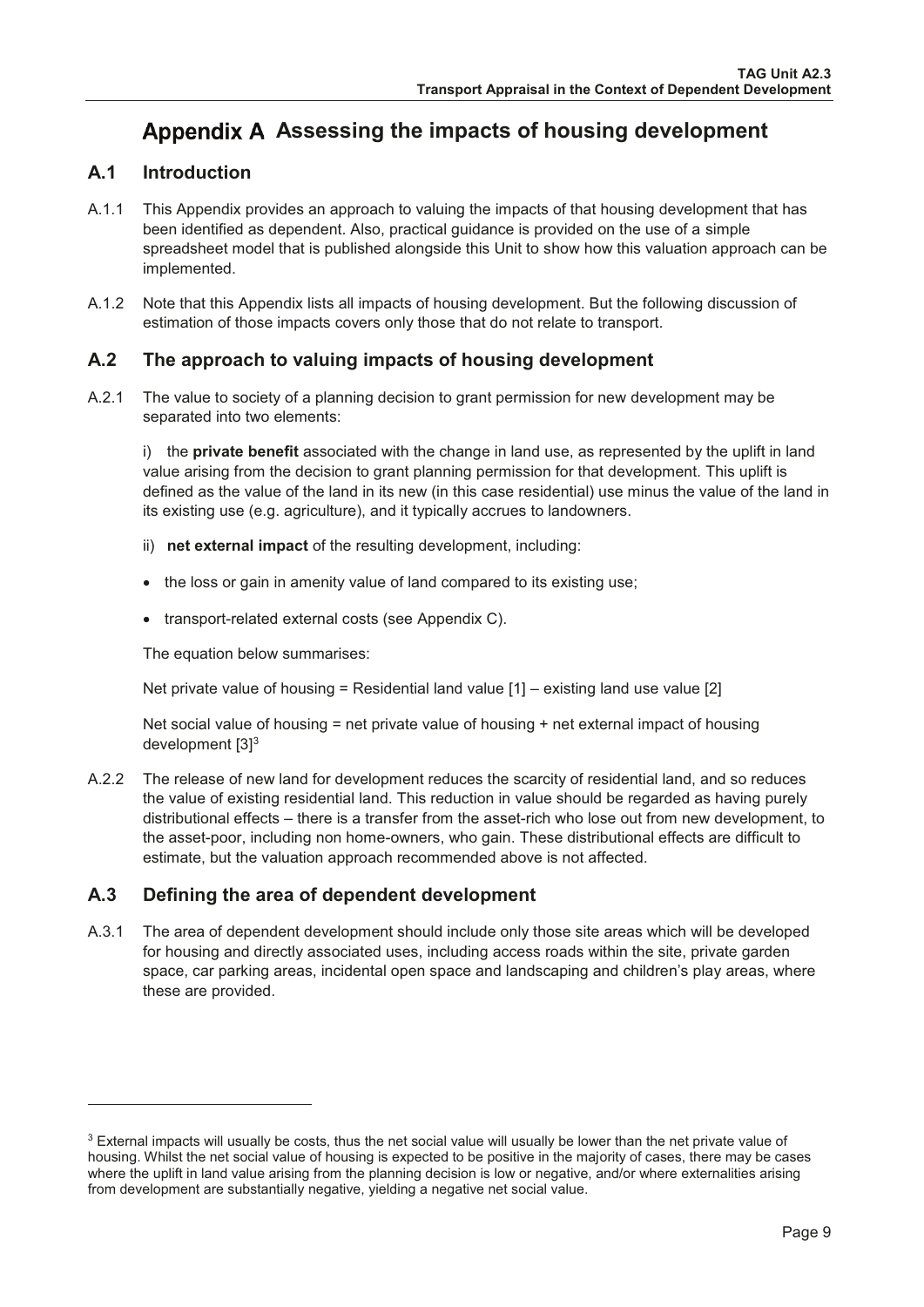### **A.4 Non-transport infrastructure costs of development**

- A.4.1 A range of non-transport infrastructure is required to facilitate new development, including water, sewerage and electricity connections. The impacts of granting planning permission may be attributed jointly to the land use development and any accompanying infrastructure improvements, including those relating to transport. It would not be appropriate to ascribe the impacts to the development, or to the transport scheme, in isolation.
- A.4.2 Note that costs of infrastructure (including affordable housing), whether borne by developers or by the exchequer, do not affect the overall valuation of the change in land use outlined above. However, the incidence of infrastructure costs does have distributional effects – to the extent that developers contribute towards these costs, we would expect the costs to be 'passed back' to landowners in the negotiated price of undeveloped land, so reducing the surplus that otherwise accrues to landowners on the grant of permission.

### **A.5 Using the valuation model**

- A.5.1 The model allows the user to estimate the value of a housing development that has been identified as dependent upon a given transport scheme.
- A.5.2 Below is a discussion of the three key elements of the model, including the data inputs and underlying assumptions. Note that a number of data inputs must be specified by the user on a caseby-case basis as they relate to the nature of the development in question – as such, these data are required of scheme promoters.

### **A.6 Residential land value [1]**

Residential land value = hectarage of dependent housing × residential land value per hectare

- A.6.1 Users must calculate the hectarage of dependent housing. The total value of the land in planned residential use is then estimated in the model by multiplying that hectarage by a per hectare residential land value. Here, the model draws upon sub-regional per hectare residential land values provided by the Valuation Office Agency (VOA)<sup>4</sup>.
- A.6.2 VOA's published residential land values should be regarded as illustrative, and represent typical levels of value for sites for development, in that they have the following conditions:
	- no abnormal site constraints:
	- a residential planning permission of a type generally found in the area;
	- services to the edge of the site.

If planning permissions in the location generally include an element of affordable housing, that will also be reflected in the land values to the same extent as the market would do so.

- A.6.3 VOA's reported land values should be regarded as being at market prices (i.e. gross of indirect tax). Therefore it is **not** recommended that the values be scaled up by an indirect tax correction factor.
- A.6.4 In practice, land values vary substantially on a site-by-site basis, given differences in, for example, proximity to amenities or density of development. Users are therefore encouraged to draw upon alternative sources of evidence to inform estimation of land values in areas of dependent development. In light of the volatility of land values over the economic cycle, it is recommended that values be averaged over 3 years.

-

<sup>4</sup> See VOA's **Property Market Report 2011** at

<https://www.gov.uk/government/publications?departments%5B%5D=district-valuer-services-dvs>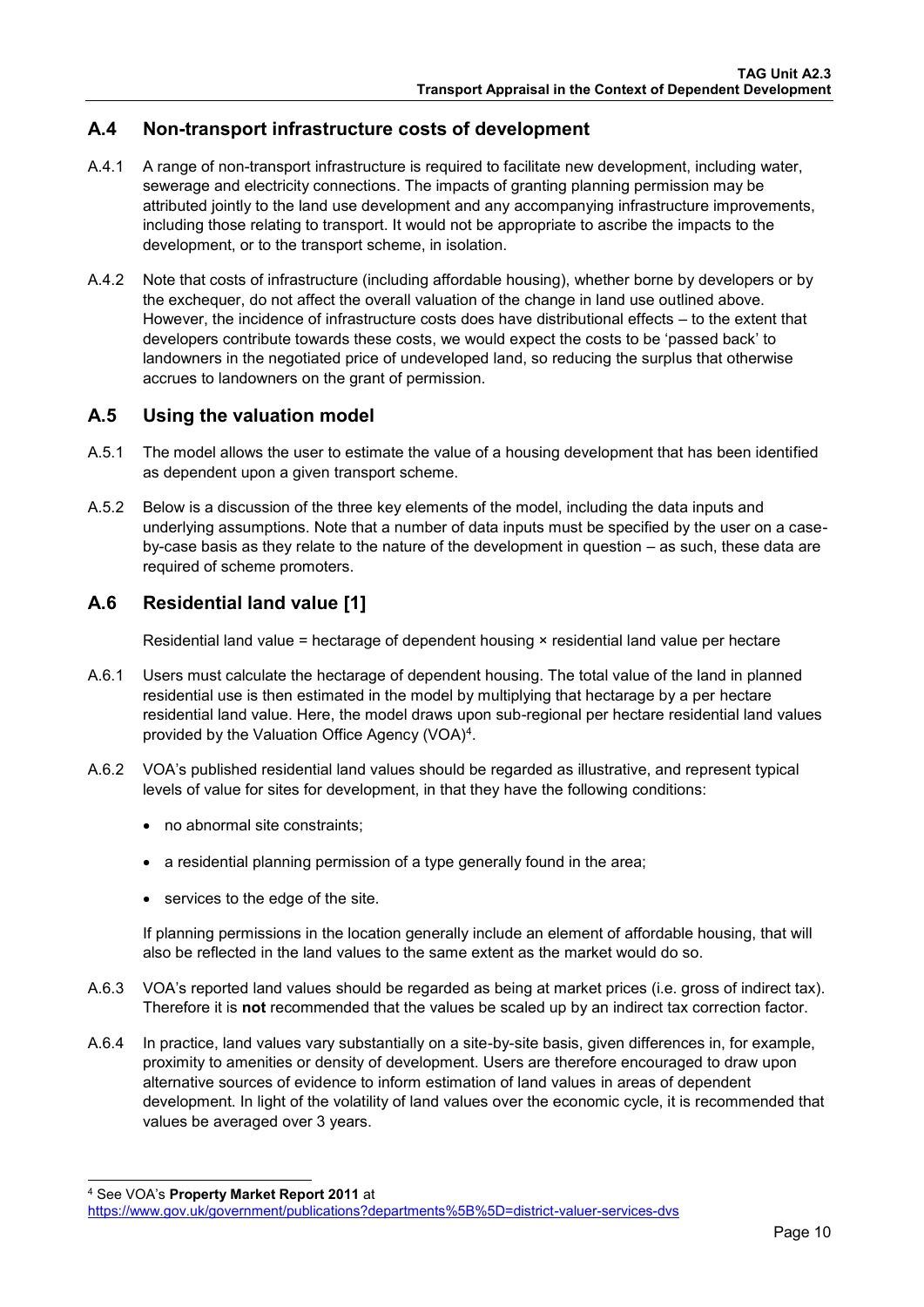### **A.7 Existing land use value [2]**

Existing land use value = {hectarage of dependent housing  $\times$  (per hectare) value of land in industrial use} + {hectarage of dependent housing × (per hectare) value of land in agricultural use}

### **A.8 Net external impact of housing development [3]**

Net external impact of housing development =  ${h}$ ectarage of dependent housing  $\times$  (per hectare) external impact of development + transport-related external impact of development

- A.8.1 The hectarage of land for development, is also used to estimate the overall value of the external impact of the development.The model draws upon estimates of the external benefits of undeveloped land, reported in Table 7.10 of the ODPM study *Valuing the External Benefits of Undeveloped Land*. The model employs the mean average of the reported estimates of external benefits of 4 types of land: urban fringe (forested land), urban fringe (greenbelt), intensive agricultural land and extensive agricultural land. The model uses In Perpetuity values that are obtained from the ODPM study, updated to 2010 prices and values.
- A.8.2 In practice, the external impacts of development are often highly locationally specific they will vary substantially on a site-by-site basis. Users are therefore encouraged to draw upon alternative sources of evidence to inform estimation of external impacts of development.
- A.8.3 As noted earlier, there is a further external impact of development to be considered in the overall valuation - the transport-related external impacts of development. These should be added to the non-transport-related external impacts discussed above – guidance on estimation can be found in [Appendix C.](#page-15-2)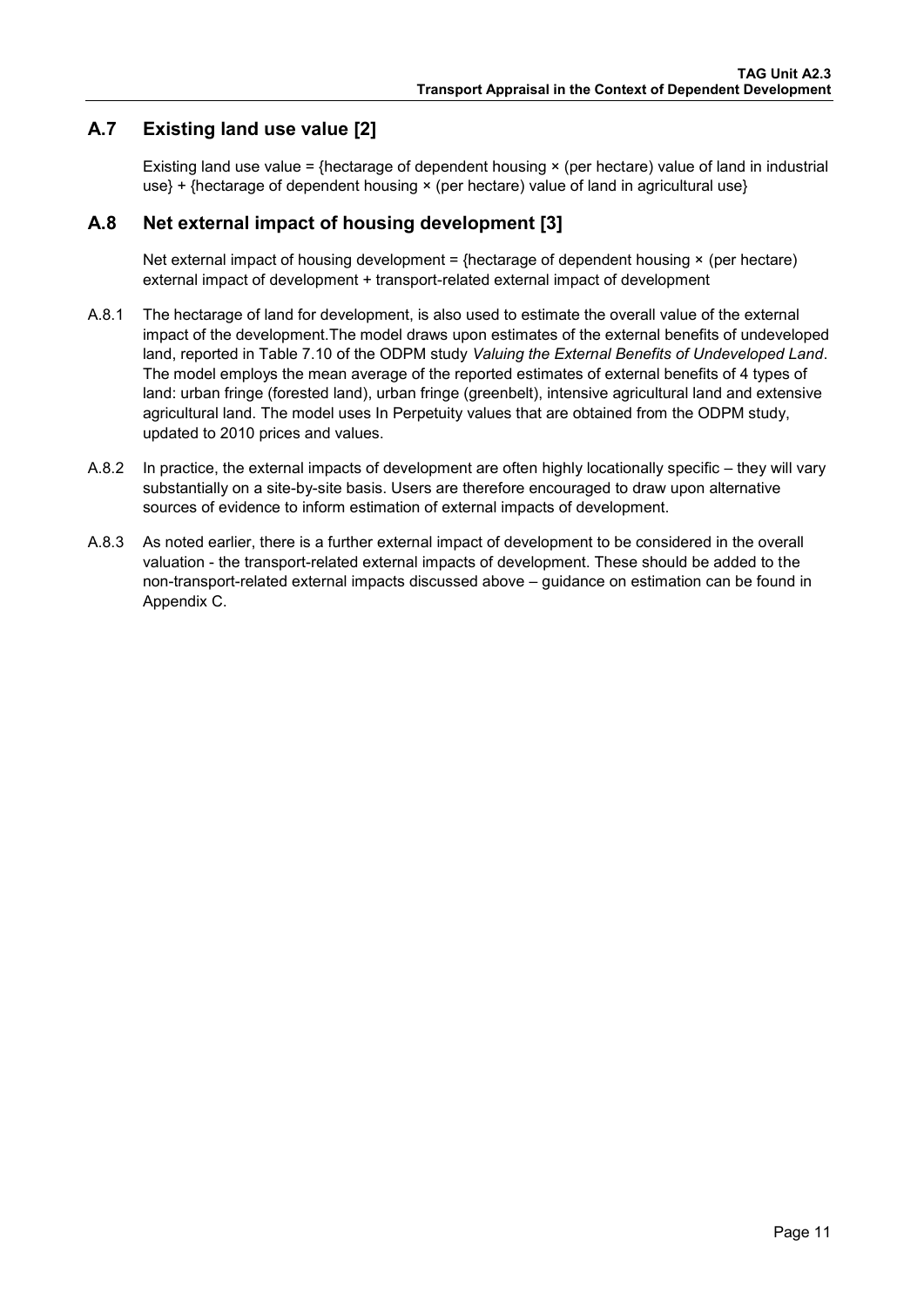# <span id="page-13-1"></span><span id="page-13-0"></span>**Appendix B Modelling the Four Scenarios**

#### $B.1$ **Introduction**

- $B.1.1$ It is important to ensure that the model runs for the dependency test (step 1) are correctly specified and carried out. The following paragraphs outline some of the issues to be considered.
- B.1.2 The dependency test requires the comparison of two scenarios:

Scenario A – without the housing development and without any form of transport scheme; and

Scenario B – with the housing development but without any form of transport scheme.

**B.1.3** The Department recommends that both scenarios be modelled using standard modelling methods. In particular, the trip end growth constraints dictated by TEMPRO should be met and variable demand modelling should be used where appropriate. Where non-standard approaches are proposed, analysts should discuss this with the Department.

#### $B.2$ **Modelling Scenario A**

- $B.2.1$ The key issue to be considered when modelling scenario A is how to apply TEMPRO trip end growth factors.
- $B.2.2$ Scenario A requires selected housing developments to be omitted. On the face of it, this suggests that the NTEM growth factors cannot be applied. However, analysis has shown that a major part of new household formation (and hence the demand for new housing) comes from existing households. Moreover, net immigration and longer distance internal migration are relatively limited, compared to within region migration. See, for example, "On the Economics of the Barker Review of Housing Supply" (Meen, G, 2005). This suggests that, although the number of dwellings and households in this scenario may be less than specified in NTEM, the numbers of people and, to a first approximation, the numbers of trips made, will be as specified in NTEM.
- B.2.3 Thus, the Department recommends that the NTEM trip end growth factors be used without making any adjustment for the omitted homes when modelling Scenario A.

#### $B.3$ **Modelling Scenario B**

- $B.3.1$ The first step is to explicitly model each housing development that is expected to have a significant impact on level of service on the transport network and thus is likely to be dependent on a transport scheme. Briefly, the recommended approach is to model the number of trips generated by the housing development, then reduce the trip end growth factors to be applied to the non-development trips.
- B.3.2 The area over which these adjustments should be applied must be considered carefully. For small development it may be appropriate to apply the constraints at district level or similar. However, for larger developments or groups of developments, as may be found in housing growth areas, a wider. sub-regional level may be appropriate.
- $B.3.3$ A key issue to consider when modelling scenario B is whether variable demand modelling is needed. The Department recommends that the usual standards should be applied: if a fixed matrix analysis suggests that the housing development significantly increases network congestion, variable demand modelling of some sort should be applied. The application of variable demand modelling may suggest that the traffic generated by the housing development can be accommodated on the network. In that case, the housing development is not dependent and the appraisal of any transport scheme may follow standard guidelines, taking scenario B as the 'without scheme' scenario.
- **B.3.4** It may be argued that the application of variable demand modelling means that the new housing is imposing costs on existing transport users. This may be true, but is irrelevant. Growth in the number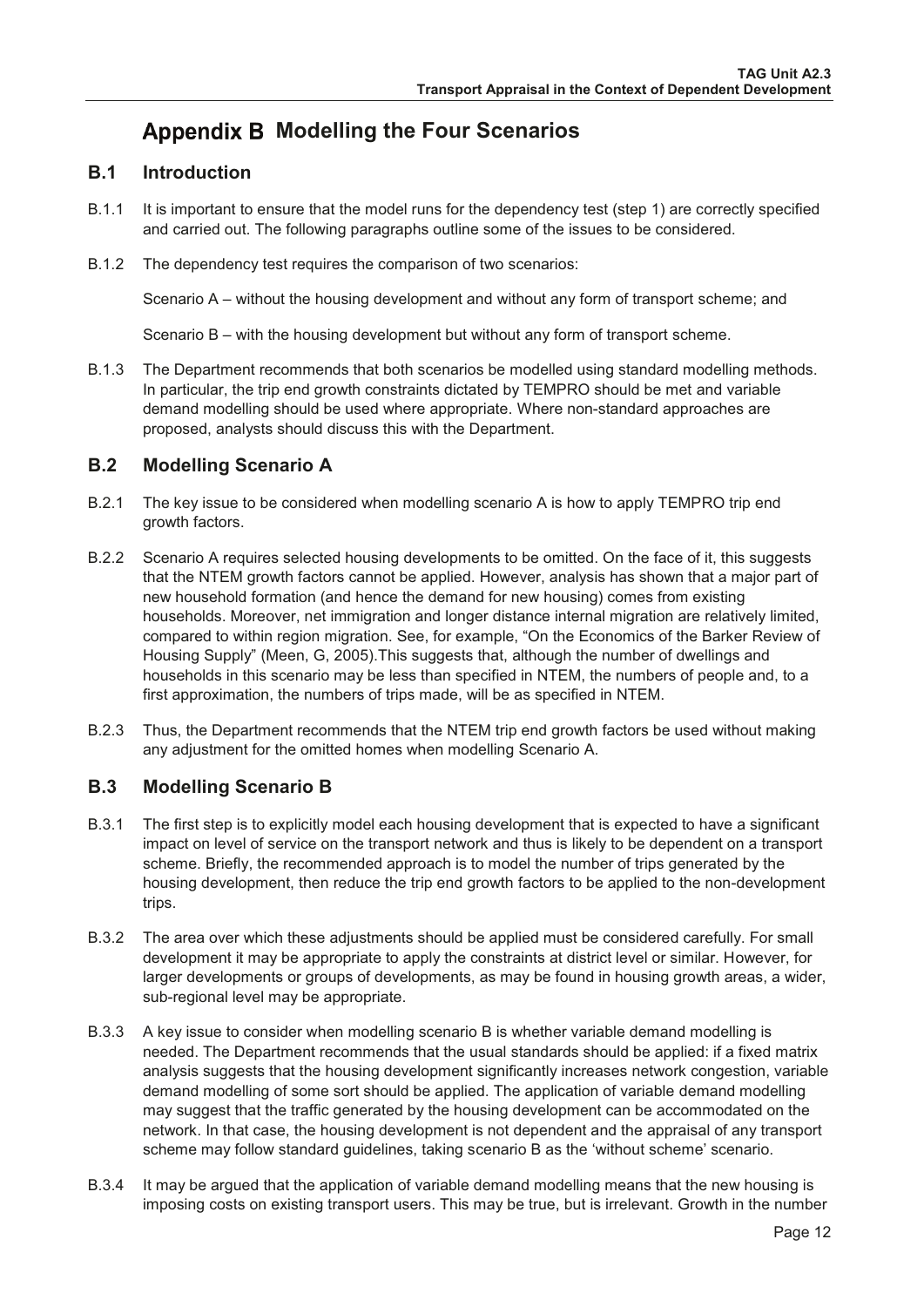of households over time and its impact on user costs in the 'without scheme' scenario is an integral part of forecasting for standard scheme appraisal. Provided the overall level of service remains satisfactory, some increase in costs to existing users is acceptable. This guidance is intended to address circumstances, where specific, localised housing developments result in an unacceptable – and therefore unrealistic – level of service on the network.

### **B.4 Modelling Scenarios C and D**

B.4.1 Modelling for scenarios C and D should follow standard modelling procedures. In each case, the analysis must add a transport scheme to the appropriate 'without scheme' network. Scenario C should build upon scenario B, with scenario D building on scenario A.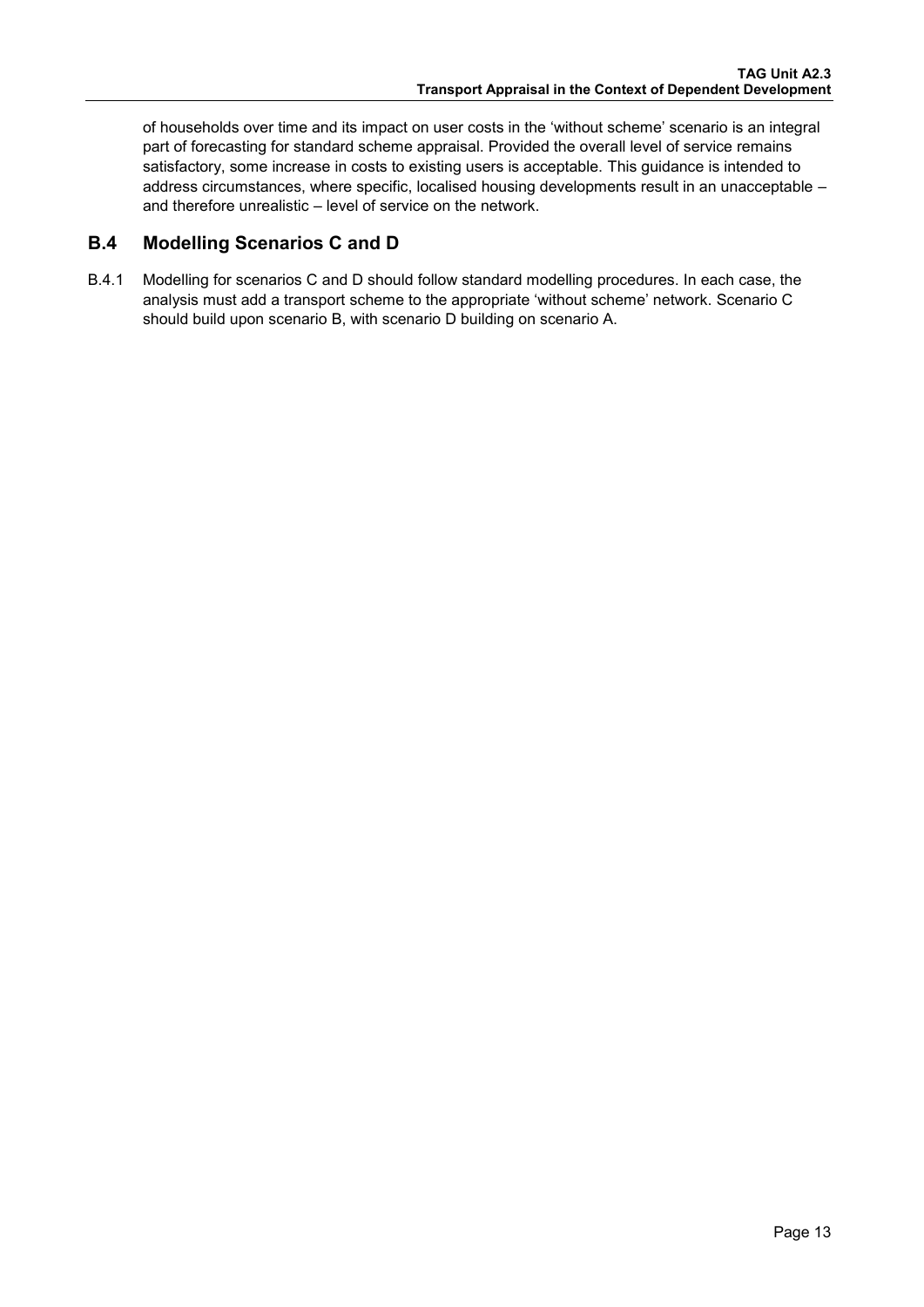# <span id="page-15-2"></span><span id="page-15-1"></span><span id="page-15-0"></span>Appendix C Transport External Costs Arising as a Result of Land **Use Development: Technical Theory and Detail**

#### $C.1$ **Principles**

- $C.1.1$ Most land use developments give rise to journeys on transport networks. These journeys are usually regarded as 'new' journeys (though, in reality many will have been diverted from other locations). These new journeys take place on transport networks already being used by other, 'existing' users. Thus they exacerbate current congestion, crowding and so on, leading to increases in costs (including journey times, the money costs of journeys, unreliability, crowding and so on) for existing users. These increases in costs are termed the transport external costs of land use development. Transport external costs are an important consideration in the analysis of land use developments that are dependent on (i.e. cannot proceed without) transport schemes.
- $C.1.2$ These costs can be estimated using the principles of marginal external costs. In that context, marginal external congestion cost is the change in costs (including time, vehicle operating costs and charges) to users of a given link in the transport network as a result of one additional - or 'marginal' vehicle on the link.
- C.1.3 In the context of land use development, we can consider the marginal change in costs imposed on existing users of the transport network as a result of one additional trip generated by the development.
- C.1.4 The transport external costs of a land use development can be estimated using the following equation (the derivation of this equation is set out at the end of this Appendix):

 $TEC = \sum_{ij} (c_{ij}^{1*} t_{ij}^{1} - c_{ij}^{0*} t_{ij}^{0}) - \sum_{ij} c_{ij}^{1*} t_{ij}^{D}$ 

where  $c_{ij}$  and  $t_{ij}$  are, respectively, the cost per trip and the numbers of trips between zones i and j. The superscripts 1 and 0 denote the with and without land use development scenarios and the superscript D denote the matrix of trips generated by the development.

C.1.5 The transport external costs of a land use development can also be estimated on a link basis. This formulation may be useful in establishing dependency. The following equation should be used:

TEC<sub>1</sub> =  $C_1$ <sup>1\*</sup>(f<sub>1</sub><sup>1</sup> - f<sub>1</sub><sup>D</sup>) -  $C_1$ <sup>0\*f<sub>1</sub><sup>0</sup></sup>

where TECL, CL and fL are, respectively, the transport external costs, the link transit costs and the link flow for link L. TEC<sub>L</sub> may be summed over all links in the network to give:

 $TEC = \sum_{L} TEC_{L}$ 

#### $C.2$ **Theoretical considerations**

- $C.2.1$ The transport external costs of a development can readily be calculated using results from a conventional transport model. Model runs for two scenarios are required (both scenarios must be based on the same transport networks):
	- a scenario without the land use development, providing the matrices  $c_{ij}^0$  and  $t_{ij}^0$ ; and
	- a scenario including the trips generated by the land use development, providing the matrices  $c_{ij}$ <sup>1</sup> and  $t_{ii}$ <sup>1</sup>.
- C.2.2 The matrix  $t_{ij}$ <sup>D</sup> of trips generated by the development will usually be estimated separately from the model itself, then added to a matrix  $t_{ij}^{E_1}$  of existing trips to generate the matrix of trips  $t_{ij}^{1}$  input to the 'with land use' scenario modelling. In most cases, the requirement to constrain overall trips to NTEM will mean that the matrix tijE1 will not be equal to tijE0. Note also that the matrix tijD will only contain non-zero entries for those origins and destinations where land use development trips are generated.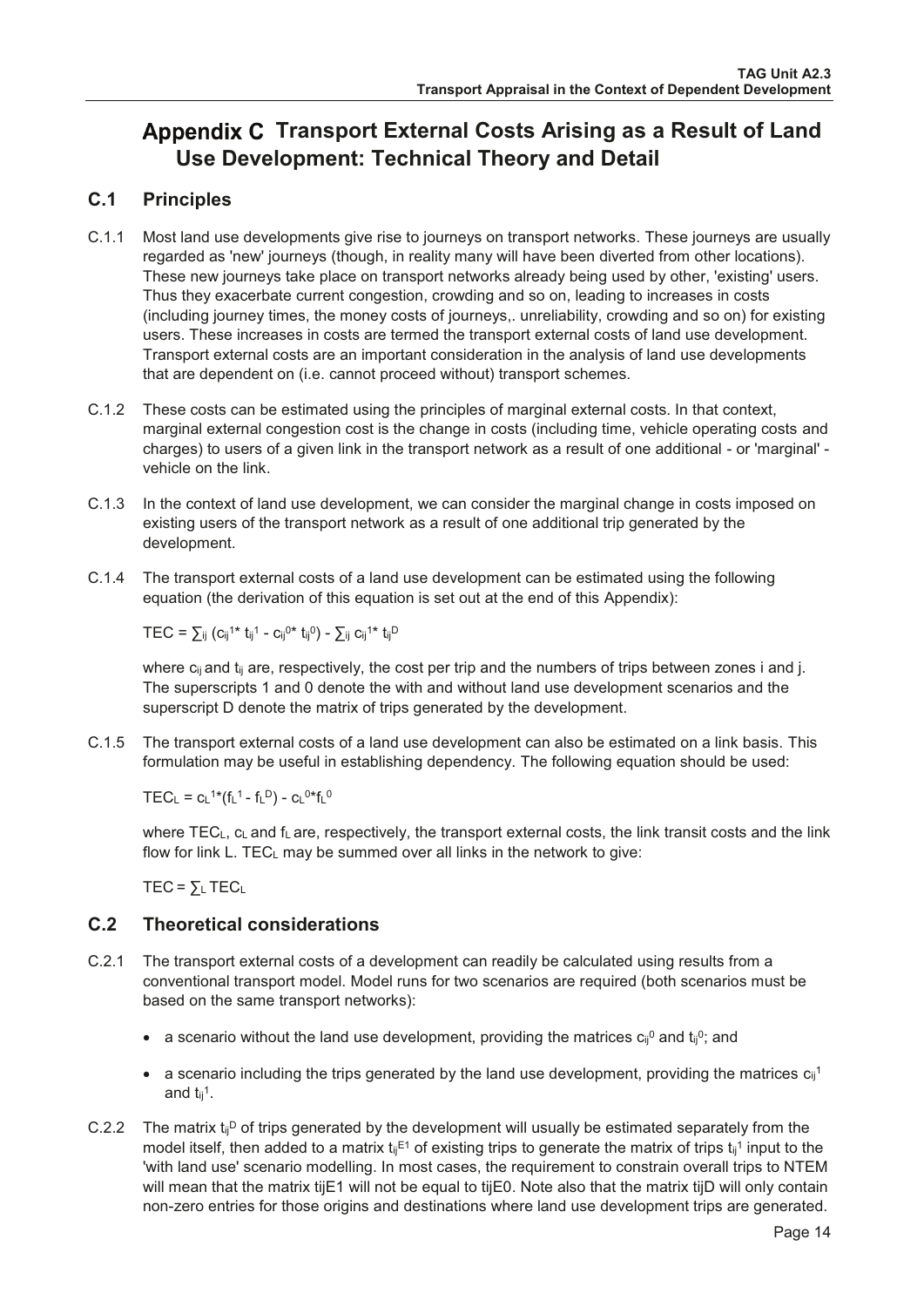- C.2.3 The costs cijo and cij1 for each scenario should be based on the same values of time, vehicle operating cost models and so on as are used in the application of any associated transport appraisal.
- C.2.4 It is important to note that TEC may be positive (implying that the land use development imposes costs on existing users) or negative. In particular, negative values may arise as follows:
	- If trips generated by existing land use take place on congested parts of the transport network; and
	- Trips generated by the development take place on uncongested parts of the network; and
	- The application of NTEM constraints reduces the number of trips generated by existing land use; the result may be
	- A reduction in congestion in congested parts of the network.
- C.2.5 Clearly, a negative result is more likely when estimating TEC assuming a transport scheme has been provided. In these circumstances, those parts of the network used by trips generated by the development are likely to be uncongested.
- C.2.6 Conversely, if the development is dependent on a transport scheme, then, in the absence of a transport scheme, those parts of the network used by trips generated by the development are likely to be congested. Thus, an analysis assuming the transport scheme is not provided is more likely to yield a positive value for TEC.

### **C.3 Derivation of equation for estimating transport external costs**

C.3.1 Let us define C as the total travel costs in the transport network. We can represent C as:

 $C = \sum_{ij} c_{ij} t_{ij}$ 

where  $c_{ij}$  is the cost of travel from i to j and  $t_{ij}$  is the number of trips between i and j.

C.3.2 With the land use development, the number of trips between i and j is the sum of the existing trips,  $t_{ii}$ <sup>E</sup>, and the development trips,  $t_{ii}$ <sup>D</sup>

 $t_{ii} = t_{ii}E + t_{ii}D$ 

C.3.3 We are concerned with costs for existing users only,  $C<sup>E</sup>$  (note that all trips, whether existing or generated by the land use development, experience the same costs,  $c_{ii}$ ):

 $C^E = \sum_{ii} c_{ii}^* t_{ii}^E$ 

C.3.4 The rate of change in costs to existing users as a result of a unit increase in trips generated by the land use development is given by:

 $dC^{E}/dt^{*D} = \sum_{i} d(c_{ij}^{*}t_{ij}^{E})/dt^{*D}$ 

where  $t^{n}$  is the total number of trips generated by the land use development.

- C.3.5 At this point it is worth noting that a unit increase in trips generated by the land use development will, in general, affect both the costs for existing users and, as a result of variable demand responses to changes in costs, the numbers of trips made by existing users.
- C.3.6 The formulation for  $dC^{E}/dt^{0}$  given above takes account of both of these effects. This can be illustrated by decomposing the term  $d(c_{ij}^*t_{ij}E)/dt^{*D}$  as follows:

 $d(c_{ii}^*t_{ii}^E)/dt^{*} = t_{ii}^E * dc_{ii}/dt^{*} + c_{ii} * dt_{ii}^E/dt^{*}$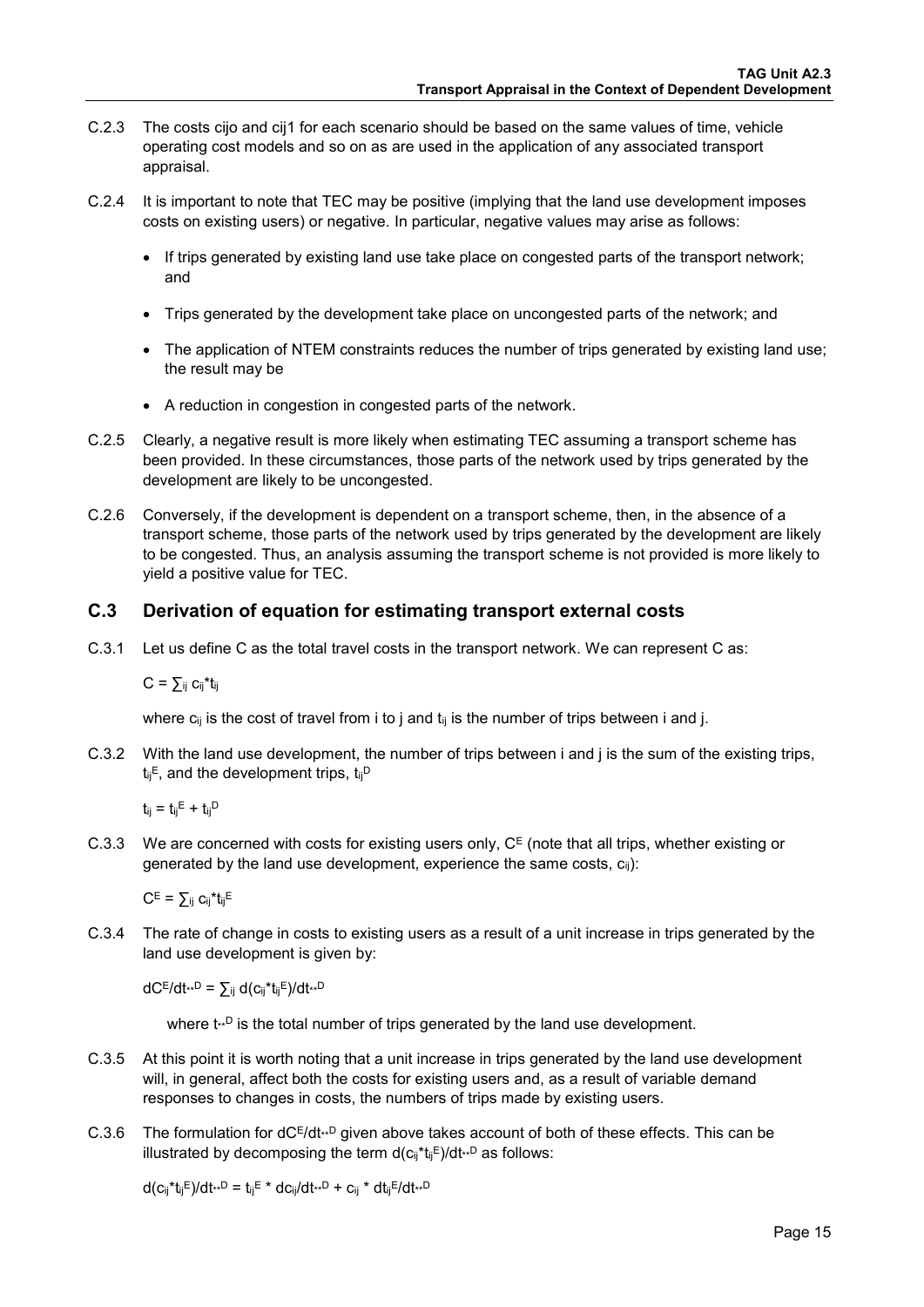- C.3.7 Here, the term dc<sub>ij</sub>/dt<sub>\*\*</sub>D is the rate of change in costs c<sub>ij</sub> with respect to trips t<sub>\*\*</sub>D generated by the land use development. This is multiplied by  $t_{ij}$ <sup>E</sup>, the number of trips affected by the change in costs. The term dt<sub>ij</sub> $Edt^{n}$  is the rate of change in the number of existing trips t<sub>ij</sub>E with respect to trips  $t^{n}$ generated the land use development. This is multiplied by  $c_{ii}$ , the cost of each trip affected by the change in trips. Together, these two terms provide the rate of change in cost to existing users as a result of a unit increase in trips generated by the land use development.
- C.3.8 The total transport external costs, TEC, arising as a result of a land use development can be estimated by multiplying the rate of change in costs to existing users as a result of a unit increase in trips generated by the land use development,  $dC^{E}/dt^{D}$ , by the total number of additional trips generated by the land use development, Δt\*\*D:

TEC  $= \Delta t^{**D} * dC^{E}/dt^{**D}$ 

 $= \Delta t^{**D}$  \*  $\sum_{ij} d(c_{ij}^* t_{ij}^E)/dt^{**D}$ 

The term  $d(c_{ij}^*t_{ij}E)/dt^{*D}$  may be approximated by the following quantity:

 $Δ(c_{ij} * t_{ij}E) / Δt^{**}D$ 

where  $\Delta$ (c<sub>ii</sub>\*t<sub>ii</sub>E) is the change in total costs for journeys between i and j resulting from an additional Δt\*\*D trips generated by the land use development.

Hence

TEC = Δt<sub>\*\*</sub>D \* 
$$
\sum_{ij}
$$
 Δ(c<sub>ij</sub><sup>\*</sup>t<sub>ij</sub>E)/ Δt<sub>\*\*</sub>D  
\n=  $\sum_{ij}$  Δ(c<sub>ij</sub><sup>\*</sup>t<sub>ij</sub>E)  
\n=  $\sum_{ij}$  Δ(c<sub>ij</sub><sup>\*</sup> (t<sub>ij</sub> - t<sub>ij</sub>D))  
\n=  $\sum_{ij}$  Δ(c<sub>ij</sub><sup>\*</sup> t<sub>ij</sub>) -  $\sum_{ij}$  Δ(c<sub>ij</sub><sup>\*</sup> t<sub>ij</sub>D)

C.3.9 Using superscripts 0 and 1 to denote without and with land use development scenarios, and noting that there are no land use development trips in the without land use development scenario, this becomes:

 $\text{TEC} = \sum_{ij} (c_{ij}^{1*} t_{ij}^{1} - c_{ij}^{0*} t_{ij}^{0}) - \sum_{ij} c_{ij}^{1*} t_{ij}^{D}$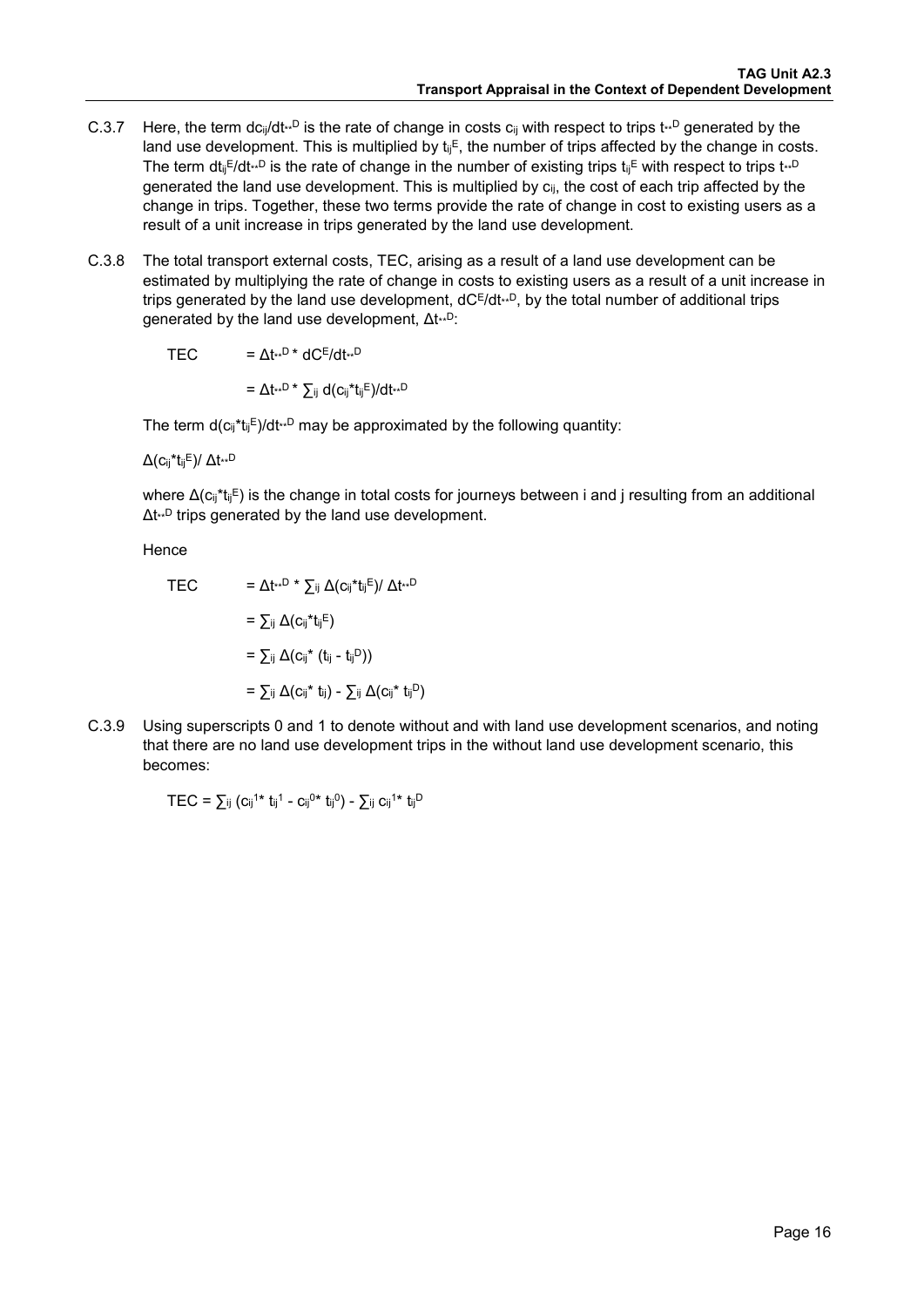# <span id="page-18-0"></span>Appendix D Principles Underlying Appraisal of Combined Land **Use and Transport**

#### $D.1$ Appraisal of combined land use and transport

- $D.1.1$ This section provides an explanation of the principle of breaking down benefits into transport benefits (given an assumed land use) plus additional land use / development related benefits.
- $D.1.2$ The objective is to estimate the combined benefits<sup>5</sup> S[T&L] of a transport scheme, T, and a land use development, L, where the land use development cannot proceed without the transport scheme.
- $D.1.3$ In principle, the combined benefits would be estimated by comparing a scenario that includes both land use development and transport scheme with an alternative that includes neither. However, we do not have the tools to allow us to make that comparison. In particular, we know that conventional transport appraisal methods cannot be used if land use differs between with and without transport scheme scenarios.
- D.1.4 An alternative approach would be to assess the benefits of the two components separately, then combine them. But we cannot simply assess the benefits of the two components in isolation, then add them:

S[T&L] is not equal to S[T] + S[L]

where S[T] is the benefit of the transport scheme without the land use development, and S[L] is the benefit of the land use development without the transport scheme.

- $D.1.5$ Because the land use development is dependent on the transport scheme, the land use development cannot proceed in isolation and hence S[L] does not reflect the true benefits of the development.
- D.1.6 However, we can assess the benefits of the transport scheme in isolation, then assess the benefits of the land use development incrementally, adding the two to give:

 $S[T&L] = S[T] + S[L/T]$ 

where S[L/T] is the benefit of the land use development, assuming that the transport scheme already exists.

- $D.1.7$ SITI can always be estimated, though the result may suggest that the transport scheme in isolation is not good value for money. There is no change in land use between the without- and with-scheme scenarios, so conventional transport appraisal techniques may be applied. In both scenarios the only determinants of demand will be growth and the limitations of the transport network, so there should be no extraordinary inconsistency between network capacity and demand.
- D.1.8 SIL/TI the incremental benefits of the land use development, assuming the transport scheme is already present - can also be estimated satisfactorily. Because the transport scheme is assumed to be present, the problem reduces to that of estimating the benefits of the land use development alone.
- $D.1.9$ Note that the alternative form - S[T&L] = S[L] + S[T/L] - is not acceptable. As discussed above, the land use development cannot be built without the transport scheme, so the benefits of the land use development in isolation are not relevant.

<sup>&</sup>lt;sup>5</sup> We use the term 'benefits' here to refer to the net present value (NPV) of benefits less costs.